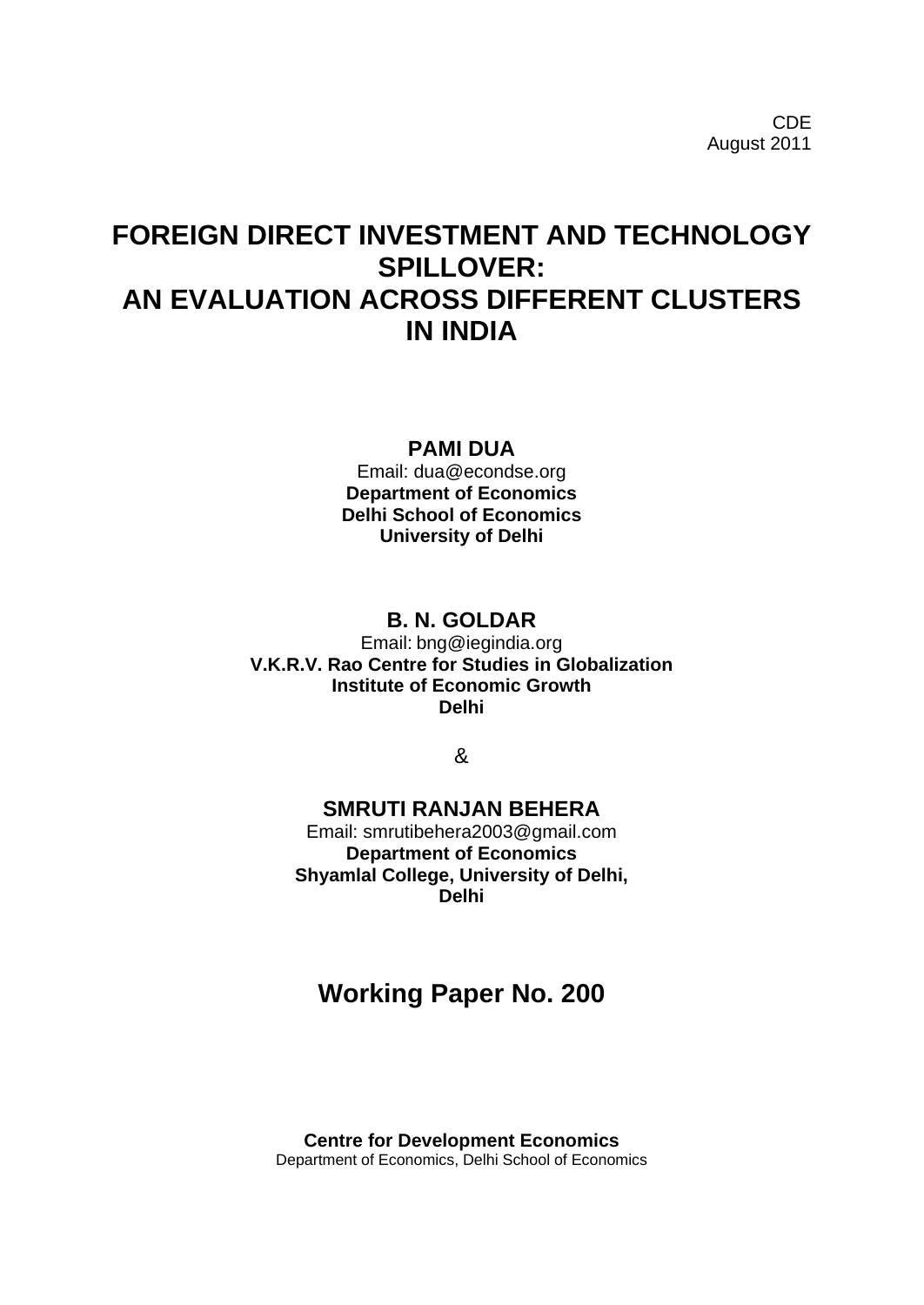### **Foreign Direct Investment and Technology Spillover: An Evaluation across Different Clusters in India**

# **Smruti Ranjan Behera, <sup>a</sup> \* Pami Dua <sup>b</sup> and Bishwanath Goldar <sup>c</sup>**

<sup>a</sup> *Department of Economics, Shyamlal College, University of Delhi, Delhi, India (Email: [smrutibehera2003@gmail.com\)](mailto:smrutibehera2003@gmail.com)*

*<sup>b</sup> Department of Economics, Delhi School of Economics, University of Delhi, Delhi, India (Email: [dua@econdse.org\)](mailto:dua@econdse.org)*

*c V.K.R.V. Rao Centre for Studies in Globalization, Institute of Economic Growth, Delhi, India (Email: bng@iegindia.org)*

### **Abstract**

The paper attempts to explore the technology spillover effects of Foreign Direct Investment (FDI) in Indian manufacturing industries across different selected clusters in India. To measure the spillover effect to domestic firms in a particular cluster, a model is used that combines an innovative production function with a conventional production function. The model parameter estimates provide an evaluation of the technology spillovers in a cluster and the inter-cluster spillovers taking place in various regions. The empirical findings reveal significant variations across clusters in regard to spillovers. While some clusters benefit from foreign firm presence and technological stock within the cluster, a more commonly observed pattern is that domestic firms in a cluster gain from the presence of foreign firms in other clusters of the region and spillovers from technological stock in the regions. In some clusters, productivity enhancing effects of investment climates is visible, but in several others there is no such effect.

*Keywords*: Foreign Direct Investment; Technology Spillover; Clusters; Firm location. JEL classification: O41, O1, L6, R12

Acknowledgements: An earlier version of the paper was presented at Winter School, Centre for development Economics, Department of Economics, Delhi School of Economics, December 2009 and the Second Research Conference on Empirical Issues in International Trade and Finance, Indian Institute of Foreign Trade, New Delhi, December 2010. We would like to thank all participants of the two conferences for giving us useful comments and suggestions. We are especially thankful to Aditya Goenka, Sunil Kanwar and Christian Viegelahn.

<sup>\*</sup>Corresponding Author: Tel. 91-11-22324086; Fax: 91-11- 22322201.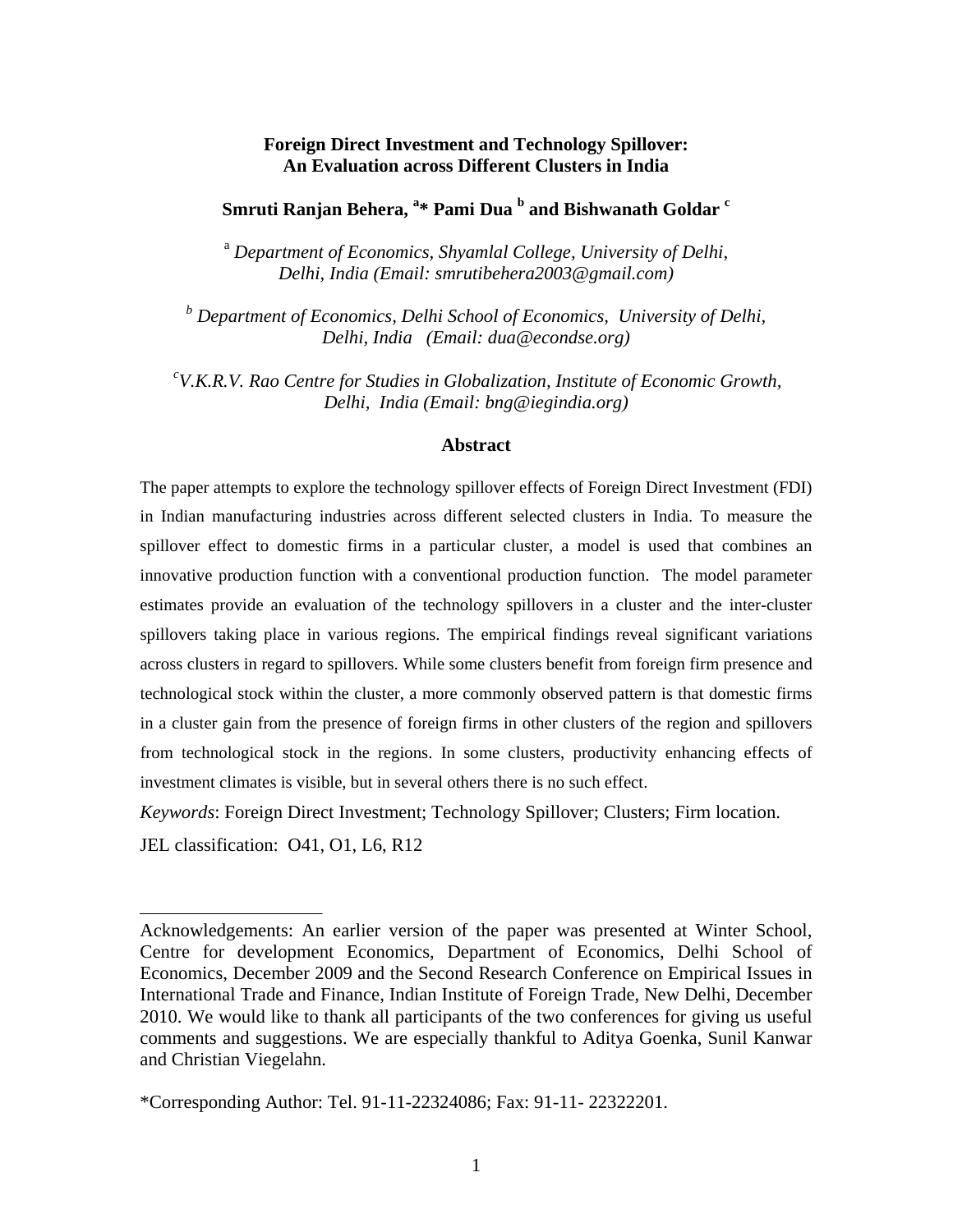### **Foreign Direct Investment and Technology Spillover: An Evaluation across Different Clusters in India**

#### **1. Introduction**

One of the aims in attracting FDI (foreign direct investment) by developing countries is that it will promote regional development. Having foreign firms locate in undeveloped and relatively more developed regions of a country provides a direct impact in terms of employment and capital creation along with a potential indirect effect via technological spillovers to local firms. The primary motive of the multinationals in transferring technology to input suppliers is to make possible supply of high quality inputs at lower prices. Multinationals could diffuse the technology widely – either by direct transfer to additional supplier firms or by encouraging spillover from the original recipient. Wide diffusion of technology would then encourage entry into the input supplier market, thereby increasing competition and lowering input prices. In fact, the multinationals cannot prevent the upstream supplier firms from selling also to others in the downstream markets. The lowering of input prices and cheap accessing of labor in developing economies may induce entry and therefore cause more competition in downstream markets, which in turn would lower prices and therefore lead to more output. Pack and Saggi (2001) show theoretically that, as long as there is not too much entry, profits can rise in both downstream and upstream markets. If so, the new surplus generated from increased productivity and the deadweight loss reduced from increased competition can be split between consumers and producers in a Pareto-improving distribution.<sup>[1](#page-2-0)</sup>

Economic geography in an era of global competition involves a paradox. It is widely recognized that changes in technology and competition have diminished many of the traditional roles of location. Resources, capital, technology, and other inputs can be

<span id="page-2-0"></span> $\frac{1}{1}$ Examples of empirical paper measuring technology spillover include Blomstrom and Wolff (1994), Haddad and Harrison (1993), Kokko (1994), Aitken and Harrison (1999), and Haskel (2002).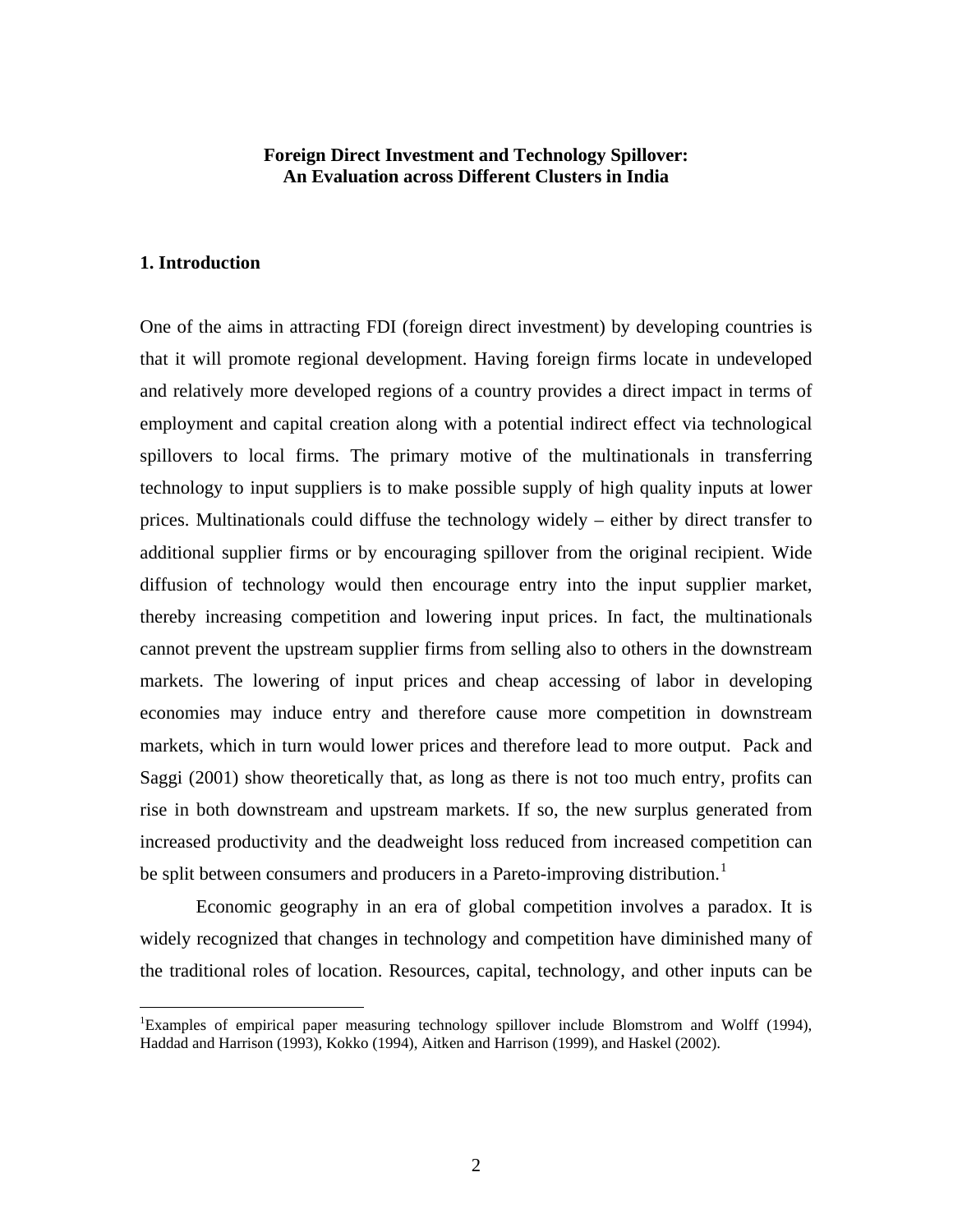efficiently sourced in the international markets. Local firms can access the immobile inputs via the corporate networks. Thus, it is no longer necessary for a firm to locate near large markets to serve them. Governments are loosing their influence over competition to global forces. Hence, it is reasonable to conclude that location is diminishing in importance. But, how far is this hypothesis correct for the developing economies? Rather, this idea of location becoming unimportant seems hard to reconcile with the competitive reality. In the *Competitive Advantage of Nations* (Porter, 1990), the microeconomicsbased theory of national, state and local competitiveness in the global economy maintains that regional clusters have a prominent role to play, implying thereby that location matters.

This paper focuses on industrial clusters. Clusters are geographic concentrations of interconnected companies, specialized suppliers, service providers, firms in related industries, and associated institutions (like universities, standard agencies, trade associations) in a particular field that compete but also cooperate. Clusters or critical masses of unusual competitive success in particular business area are a striking feature of virtually every national, regional state, and even metropolitan economy, especially in advanced nations (Porter, 1998). The regional clusters of a country represent a new way of thinking about national, state and local economies and to various levels of governments and for other institutions they represent new roles for companies in enhancing the competitiveness. The importance of clusters suggests new roles for government at the federal, state and at the local level. Sound macroeconomic policies are necessary but not sufficient for governments to exert more decisive and inevitable influences at the microeconomic level. Among these, removing obstacles to the growth and up-gradation of the existing technology of domestic firms and of the emerging clusters take on a priority.

Clusters are the driving forces for increasing exports and are magnets for attracting FDI. Hence, clusters represent a new type of forum where a new type of knowledge and technology spillovers can occur across domestic firms and this process can be facilitated with proper coordination between government agencies and local market institutions. The present paper tries to examine the technology spillover across ten selected clusters in India. To measure the technology spillover across the selected ten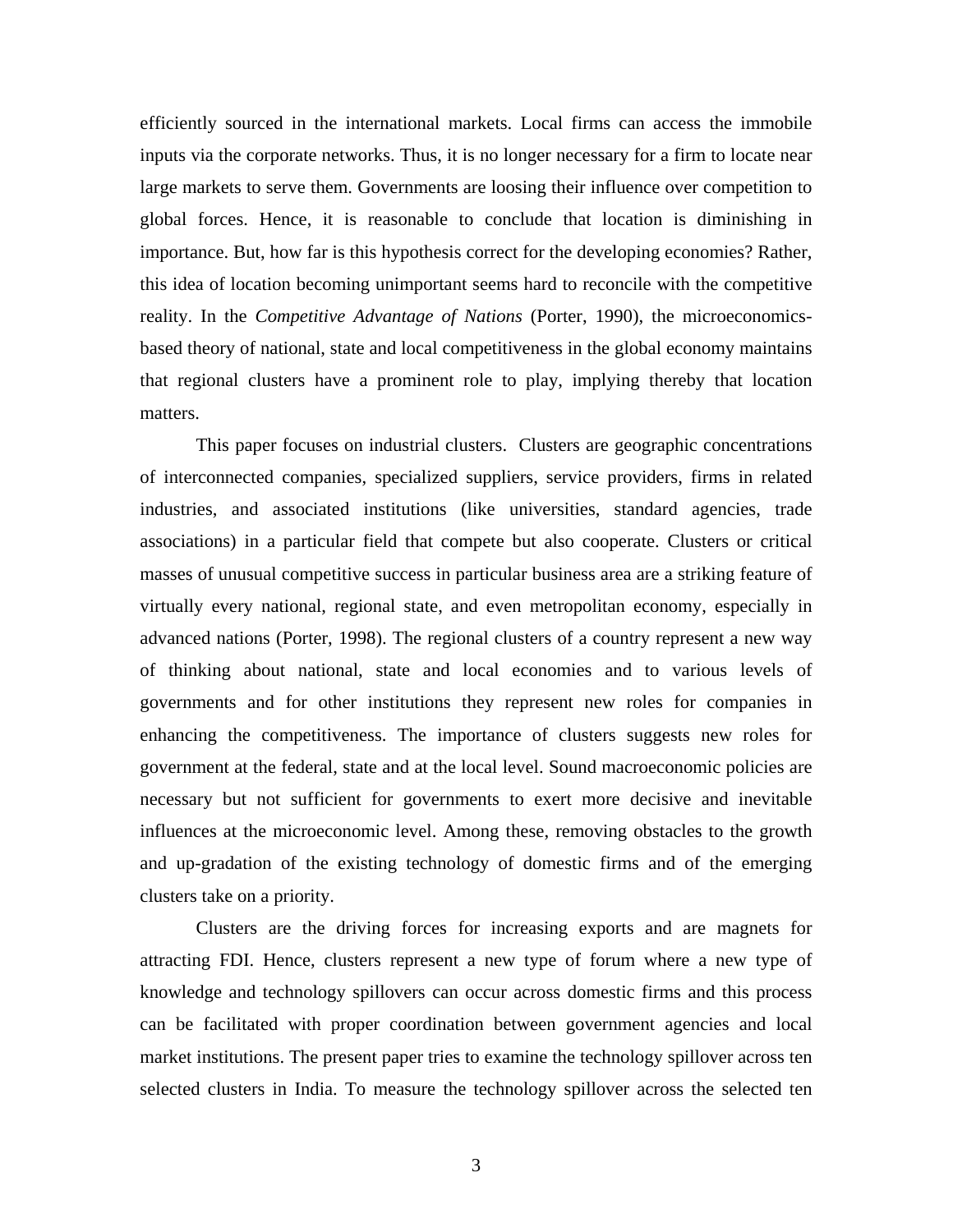different clusters in India, the study has taken seven broad two-digit level industries (chemicals, metal products, non-metallic mineral products, non-electrical machinery, electrical machinery, transport equipment, and textiles industry) and the clusters have been selected on the basis of the criterion that the cluster should have plants of both domestic and foreign firms. Evidently, to measure the technology spillover in a particular cluster, foreign firm's presence in the cluster is a basic requirement. Thus, clusters have been selected across different regions in India on the basis of the level of foreign firms' presence within the clusters.<sup>[2](#page-4-0)</sup> There is a related issue of location of domestic and foreign firms belonging to an industry, and it may be mentioned in this context that the plant locations of domestic/foreign firms of an industry are distributed across different regional clusters. The main purpose of this analysis is to evaluate the impact of FDI and its associated technology spillover effect in seven selected industries across ten different clusters in India and make an inter-cluster comparative spillover analysis with some cluster/region specific variables in the empirical model.

The rest of this paper is organized as follows: Section 2 deals with conceptual issues of technology diffusion emerging from FDI, covering both forward and backward linkages in the upstream and downstream markets. Section 3 presents the theoretical basis of the empirical model used for the present analysis. Section 4 describes the data (details in Appendix A) and econometric approaches of this analysis, while, Section 5 discusses the empirical results. Section 6 gives the conclusions of the study.

### **II**. **Conceptual Issues**

Technology diffusion at the industry level for host-country firms is one of the beneficial impacts of FDI. FDI brings new kinds of innovative ideas and generates benefits in the form of technology transfer, management know-how transfer, exchange of knowledge, and export marketing access. Many developing countries are trying to attract FDI to reduce their technological gap in comparison to the advanced nations, upgrade their managerial skills and develop their export markets. Proponents offer three explanations for how technology spillovers occur from multinationals to domestic firms. First, local

<span id="page-4-0"></span><sup>&</sup>lt;sup>2</sup> The classifications of firms (belonging to seven selected industries) into domestic and foreign firms in the ten different selected clusters across four regions in India is given in the Appendix B, Table B 1.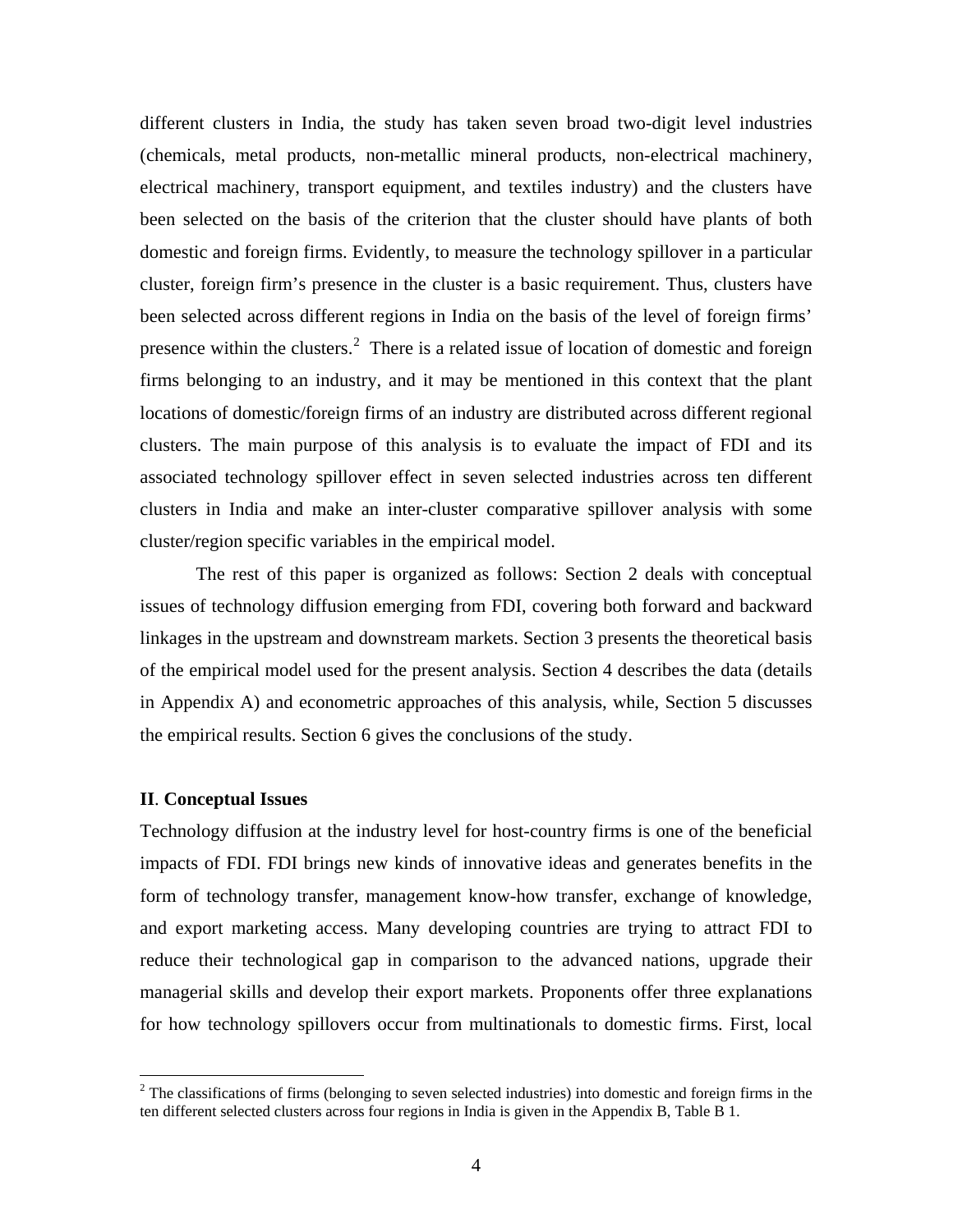firms may be able to learn the technological know-how from the foreign counterparts. Second, employees may leave multinational firms to set up own firms or join existing domestic firms of a particular region. Third, multinational investment may encourage the entry of international trade brokers, accounting firms, consultant companies and other professional services which thereafter become available to the local firms contributing to their productivity.

Rodrik (1999) in a summary of evidence relating to technological spillovers states that the local firms enjoy a positive spillover generated by the multinationals firms' entry in the same industry. The fruits of technology spillover in a particular cluster depend on a number of factors that are linked to the quality of microeconomic business environment. Some aspect of the business environment that influence spillovers include the road system of a cluster, corporate taxes, the legal system of the particular area, local labor market regulation and credit facilities of the particular cluster.

Capturing the business environment in a location is challenging given the myriad of locational influences on productivity and productivity growth. A major concern is whether horizontal spillovers can take place in a cluster. First, the technology gap between the foreign and local firms may often be wide in local markets. Local firms may be lacking the absorptive capacity needed to recognize and adopt the new kind of technology. Further, the degree of competition in the local markets of a particular cluster may vary between the local and foreign firms. Due to differences in the quality, technology and other attributes which occurs because the exported and domestically consumed goods entail different production methods, the potential for the technology transfer may be severely restricted in a situation where multinationals are mostly engaged in exports. Second, multinationals may enact measures to minimize technology leakages to the local competitors. And, multinationals with non-secure technology may not enter the market at all if they rely on a technological advantage to sustain rents. In addition, foreign firms often pay higher wages, and this would restrict technology leakage through former employees. In fact, because of higher wages, foreign firms may even draw a capable manager away from the local to the foreign firm in a particular area.

In contrasts, technological benefits to local firms through vertical linkages are much more likely, because foreign firms have incentives to provide technology to local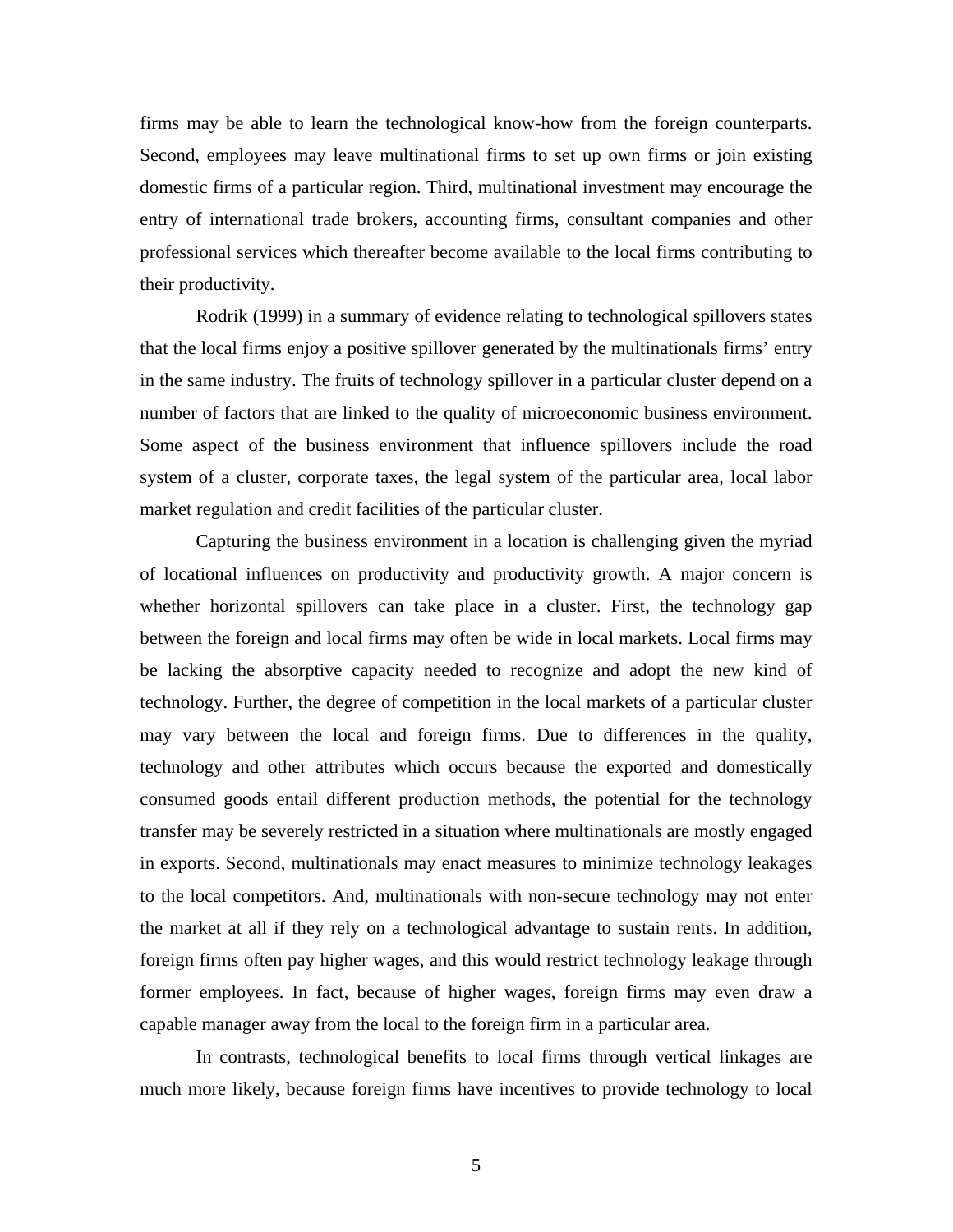firms/suppliers. Vertical technology transfer could occur through both backward (from buyer to supplier) and forward (from supplier to buyer) linkages.

Many empirical studies have found significant presence of technology spillovers through vertical supply chains. Kenney and Florida (1993) and MacDuffie and Helper (1997) provide a rich description regarding the technology transfer to US parts suppliers following the entry of the Japanese automobile makers. Lall (1980) gives the analytical description of technology transfer from foreign firms through backward linkages in the Indian trucking industry. Blalock et al. (2008) find evidence of technology transfer through the supply chain in production function estimates in Indonesia and Javorcik et al. (2004) find similar results in Lithuania.

The Pack and Saggi (2001) structural model shows that the benefits of a competitive supply base to the multinational buyers outweigh the rents lost to freeloading rivals. In fact, technology diffusion and leakages to other local suppliers can also benefit the initial local recipients. In case technology diffusion to the other upstream firms allows the more capable supplier to enter, then the market concentration and input prices of the provinces are going to fall. Further, given the benefit of lowering input prices, new firms would enter the downstream market. And, a stronger demand in the downstream would in turn prompt a higher output in the upstream market, which would help the initial recipient. Lower prices and greater volume of output increases the welfare of the consumers. The benefits of lower input prices and higher volume outweigh the cost of the greater competition.

The benefit of technological spillovers between the multinationals and their supplier, and the associated benefits accruing in the form of lower input prices and higher volumes of production could provide benefits also to local firms belonging to a third industry that is not vertically connected with either the multinationals or their suppliers. These benefits to a third group of local firms which lie outside the affiliation may accrue because of knowledge and technology spillover among the domestic firms in a particular cluster. The structural framework of technology flow, transfer and technology spillover is depicted in Fig. 1. The mechanism of inter-industry technology transfer which is a part of the vertical linkages is explained in Fig 1 by covering both backward (from buyer to supplier) and forward (from supplier to buyer) linkages. Further, the figure shows the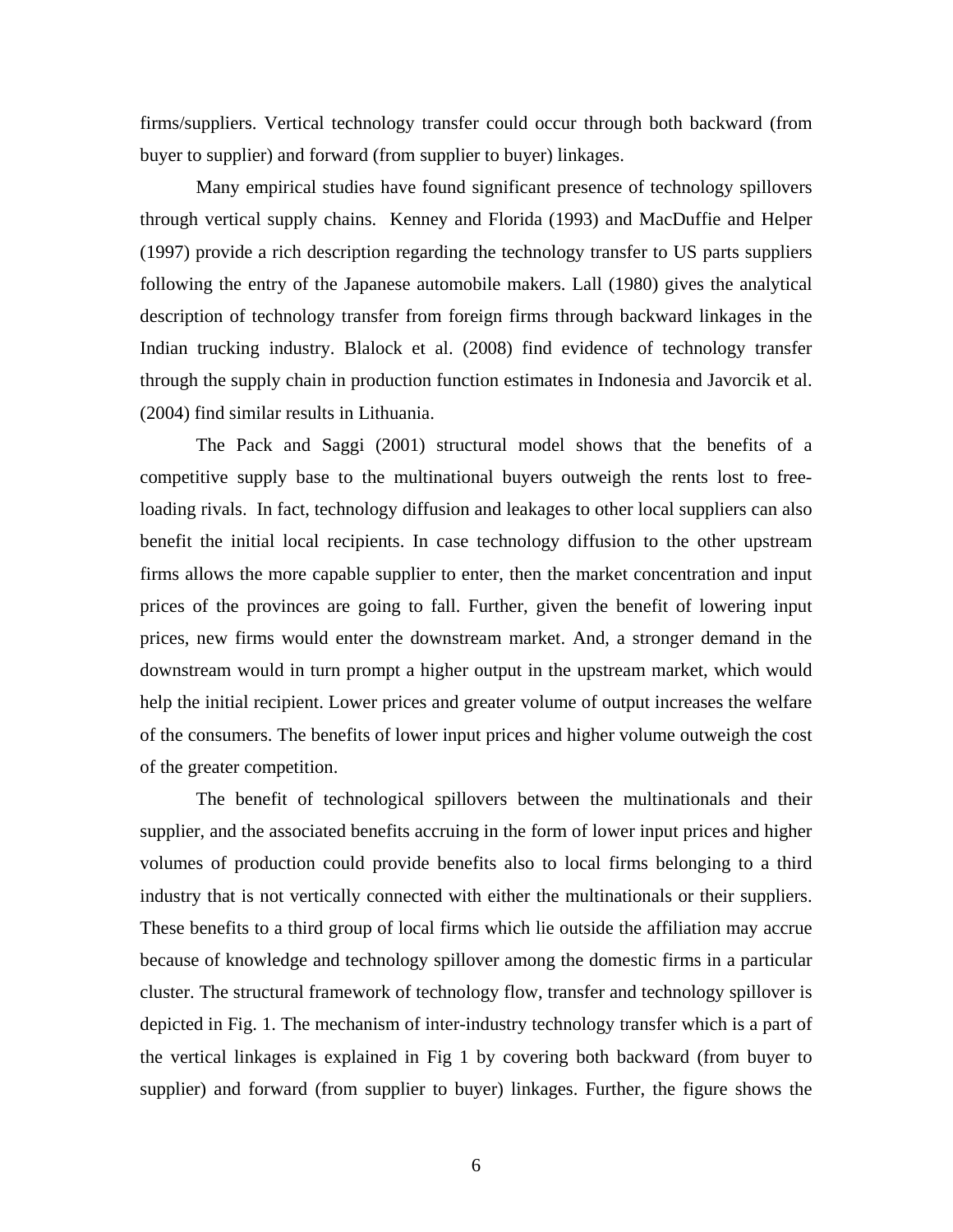flow of technology and knowledge spillover to domestic firms belonging to a third industry which are not vertically connected with the foreign firms of the first or second industry This is the technology spillover to the third industry domestic firms in a cluster without their bearing any cost for these gains in technology.





Supply Industry

Local Firm-3 Foreign Firm-3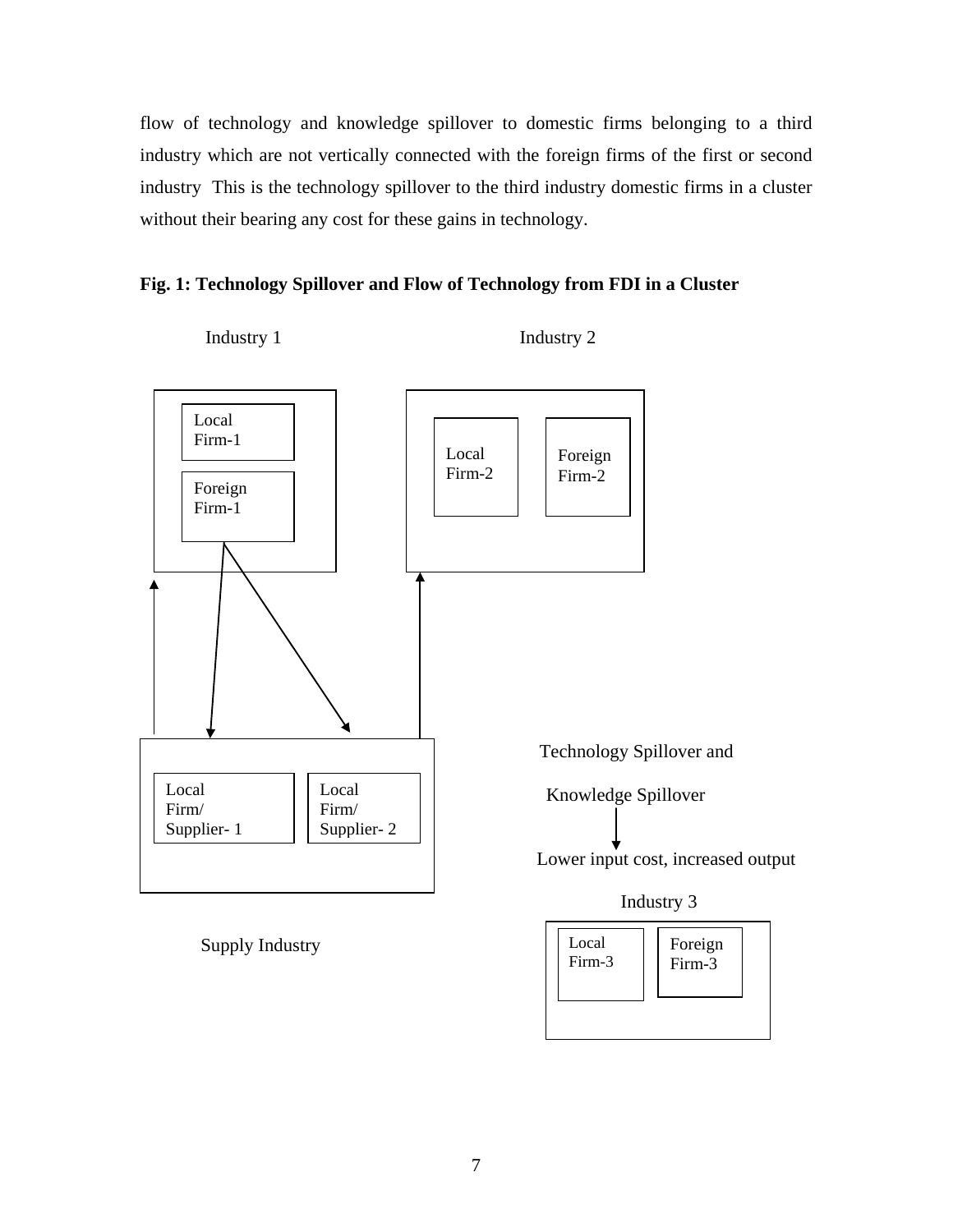#### **III. The Model**

In this study, the technology spillovers occurring to different industrial firms in different clusters have been analyzed econometrically by using a model that takes into account the different cluster-specific, region-specific, industry-specific and the firms-specific effects. A set of variables are used to capture these different kinds of effects on the productivity of domestic firms within a cluster. To explain the concept more clearly, we develop an innovative production function for each cluster  $k$  at time  $t$  which has the form of a constant elasticity of substitution (CES) production function. The functional relationship is specified as follows:

$$
A_{kt} = \widetilde{A}_k \left( \delta_k R_{kt}^{-\rho} + (1 - \delta_k) R_{kt}^{-\rho} \right)^{-\frac{1}{\rho}} \qquad k = 1, \dots, n. \tag{1}
$$

In this equation,  $A_{kt}$  denotes the level of technology in cluster *k* at time *t*,  $R_{ht}$  is the stock of technological knowledge (measured by the cumulative investment in R&D) developed in region  $h$  existing at time period  $t$ ,  $R_{kt}$  is the stock of technological knowledge (measured by the cumulative investment in R&D) developed in cluster k of the region *h* existing at time period *t*, and  $\tilde{A}_k$  is a cluster-specific constant term, which captures the intrinsic efficiency in the technological (innovative) production function. We consider four regions: northern, western, eastern and southern regions of India. Thus,  $h = 1, \ldots, 4$ . Similarly,  $k = 1, \ldots, 10$ , meaning thereby that we are taking ten selected clusters across the four regions of India.  $\rho$  is the substitution parameter, which reflects the substitution possibilities between  $R<sub>ht</sub>$  and  $R<sub>kt</sub>$ , i.e. to what extent a cluster may be able to improve its technology level from overall R&D investment in the region as against R&D investment done in the cluster itself. In the equation above,  $\delta$  is the distribution parameter, and it should lie between zero and one.

The constant elasticity of substitution innovative production function gets converted to the constant returns to scale Cobb-Douglas production function when  $\rho = 0$ . Hence, the innovative production function can be re-expressed by logarithmic second order Taylor series expansion around the point  $\rho = 0$ , which is as follows: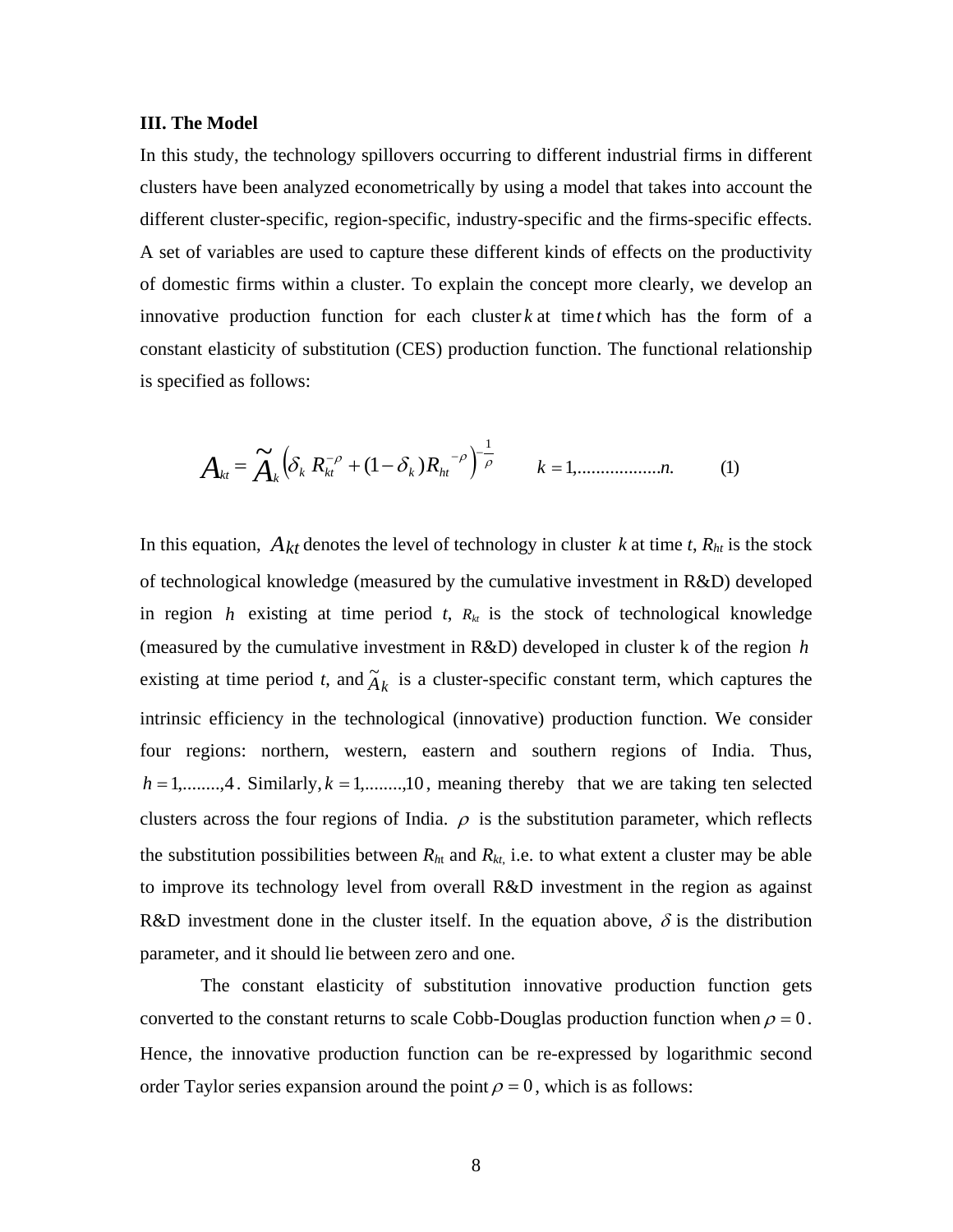$$
\ln A_{kt} = \ln \tilde{A}_k + r_{kk} \cdot \ln R_{kt} + r_{kh} \cdot \ln R_{ht} + \frac{\rho}{2} r_{kl} \cdot (\ln R_{ht} - \ln R_{kt})^2
$$
 (2)

In this equation,  $r_{kk}$ .  $r_{kh} = r_{kl}$ .

Next, we consider the production function that relates output of firms to their input use (the function is allowed to differ across clusters, and the efficiency parameter is allowed to vary across industries within a cluster). The production function is specified as:

$$
Y = AF(K, L) \tag{3}
$$

where *Y* denotes output (value added), *K* stands for the capital input, and *L* stands for the labor input. *A* is the efficiency parameter, which is determined by the level of technology and also by technology spillovers from different clusters in India and those within clusters. This is incorporated into the production function to develop the empirical model.

For empirical application, after adding the error term and assuming a Cobb-Douglas functional form, the production function in (3) above may be written as:

$$
Y_{ijkt} = A_{kt}(K)_{ijkt}^{\alpha}(L)_{ijkt}^{\beta} e_{ijt}
$$
 (4)

The subscript *ijkt* refers to *i*th firm in *j*th industry in *k*th cluster at time *t*. If we divide both sides of Eqn. (4) by  $L<sup>3</sup>$  $L<sup>3</sup>$  $L<sup>3</sup>$ , then the equation becomes:

$$
y_{\text{ijkt}} = A_{kt} (K/L)_{\text{ijkt}}^{1-\beta} (K)_{\text{ijkt}}^{\alpha+\beta-1} e_{\text{ijt}}
$$
 (5)

where  $y = Y/L$ . Now, if we take the logarithmic transformation of the above equation then it becomes:

$$
\ln y_{\text{ij}kt} = \ln A_{kt} + \beta_1 \ln (K/L)_{\text{ij}kt} + \beta_2 \ln K_{\text{ij}kt} + \varepsilon_{\text{ij}t}
$$
 (6)

In the above equation, we may treat  $A_{kt}$  as the level of the technology in clusters  $k$  at time *t* and is therefore determined by the cumulative R&D investments done in the cluster *k* and in region *h* as described by equations (1) and (2).  $y_{i j k t}$  stands for the labor productivity of the *i*th firm in *j*th industry of the *k*th cluster at time (year) *t*. As mentioned

<span id="page-9-0"></span><sup>&</sup>lt;sup>3</sup> We are following the theoretical approach for productivity determinants at a firm/industry level from the paper by Kohpaiboon (2006). Following that paper, labor productivity of a firm in an industry has been determined by dividing output (value added) of the firm by the labor input used in that firm.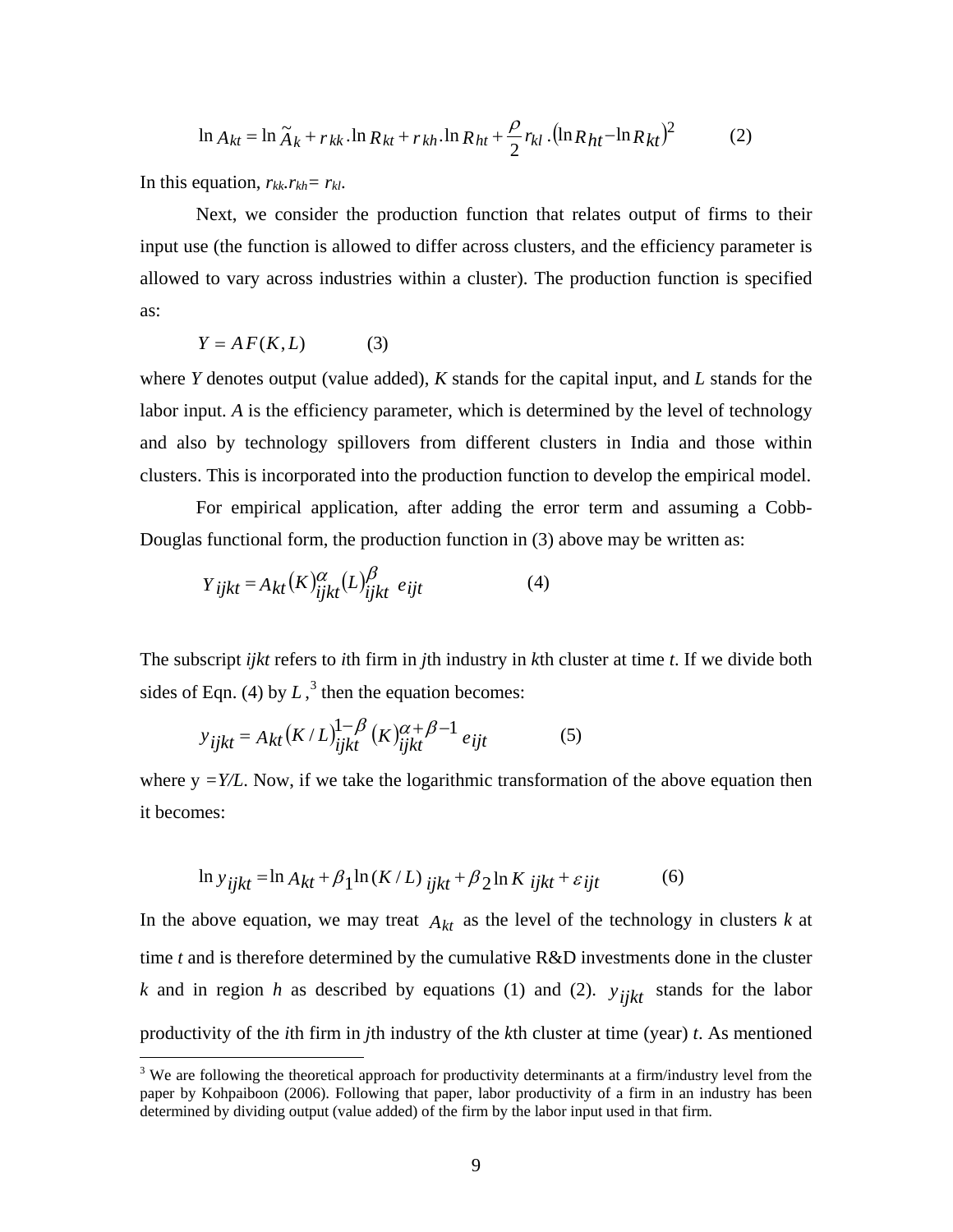earlier, we consider seven industries in 10 clusters. The period considered for the econometric analysis is from 2000 to 2007. [4](#page-10-0) *Kijkt* represents the capital input of the *i*th firm in *j*th industry of the *k*th clusters over the interval of time, 2000 to 2007, and  $K/L_{iikt}$  stands for the capital intensity and is similarly defined.

If we substitute the value of  $\ln A_{kt}$  from Equation (2) in Equation (6), then the extended model becomes:

$$
\ln y_{ijkt} = \ln \tilde{A}_k + r_{kk} \ln R_{kt} + r_{kh} \ln R_{ht} + \frac{\rho}{2} r_{kl} . (\ln R_{ht} - \ln R_{kt})^2
$$

$$
+ \beta_1 \ln(K/L)_{ijkt} + \beta_2 \ln K_{ijkt} + \varepsilon_{ijt} \tag{7}
$$

In the next step, the spillover effects of FDI are incorporated in the model. To incorporate this effect, the constant term in equation (7) above is allowed to vary from industry to industry (subscript *j*). Thus, the constant term changes to  $\ln \tilde{A}_k + \mu_{kj}$ . Spillovers associated with three types of horizontal FDI are incorporated into the model, which allows the constant term to vary across different industries in a cluster. The first is the effect of horizontal FDI of the clusters (first kind of horizontal FDI effect, H\_FDI), and the second is effect of horizontal FDI of the corresponding region (second kind of horizontal FDI effect, H\_FDIR). To explain further, the presence of foreign firms in industry *j* within the cluster is reflected in H\_FDI, while the presence of foreign firms belonging to industry *j* in other clusters of the region is reflected in H\_FDIR. The third kind of effect of horizontal FDI (H\_FDIO) is connected with inter-industry spillovers. For each industry *j* in cluster *k*, the variable is measured by taking the output share of the foreign firms to the industry output in the cluster in industries other than *j*. Further details of construction of variables relating to these three different kinds of horizontal FDI spillover effects are given in appendix A.<sup>[5](#page-10-1)</sup>

<span id="page-10-0"></span> $\frac{1}{4}$ <sup>4</sup>The data relate to the accounting years of the firms covered in the study, i.e., the data for a firm for 2000 relates to the accounting year ending in some month of 2000. The closing month of the accounting year varies from firm to firm.

<span id="page-10-1"></span><sup>&</sup>lt;sup>5</sup> An important question that may be raised here is whether  $\mu_{kj}$  is independent of  $R_{kt}$ . Arguably, if a firm invests more into R&D, this may not only make the firm more efficient but also make it more receptive to technological spillovers. The implication is that in the specification of the model one should allow for interactive terms involving  $R_{kt}$  and the three FDI effects. This has, however, not been done to keep the model simple.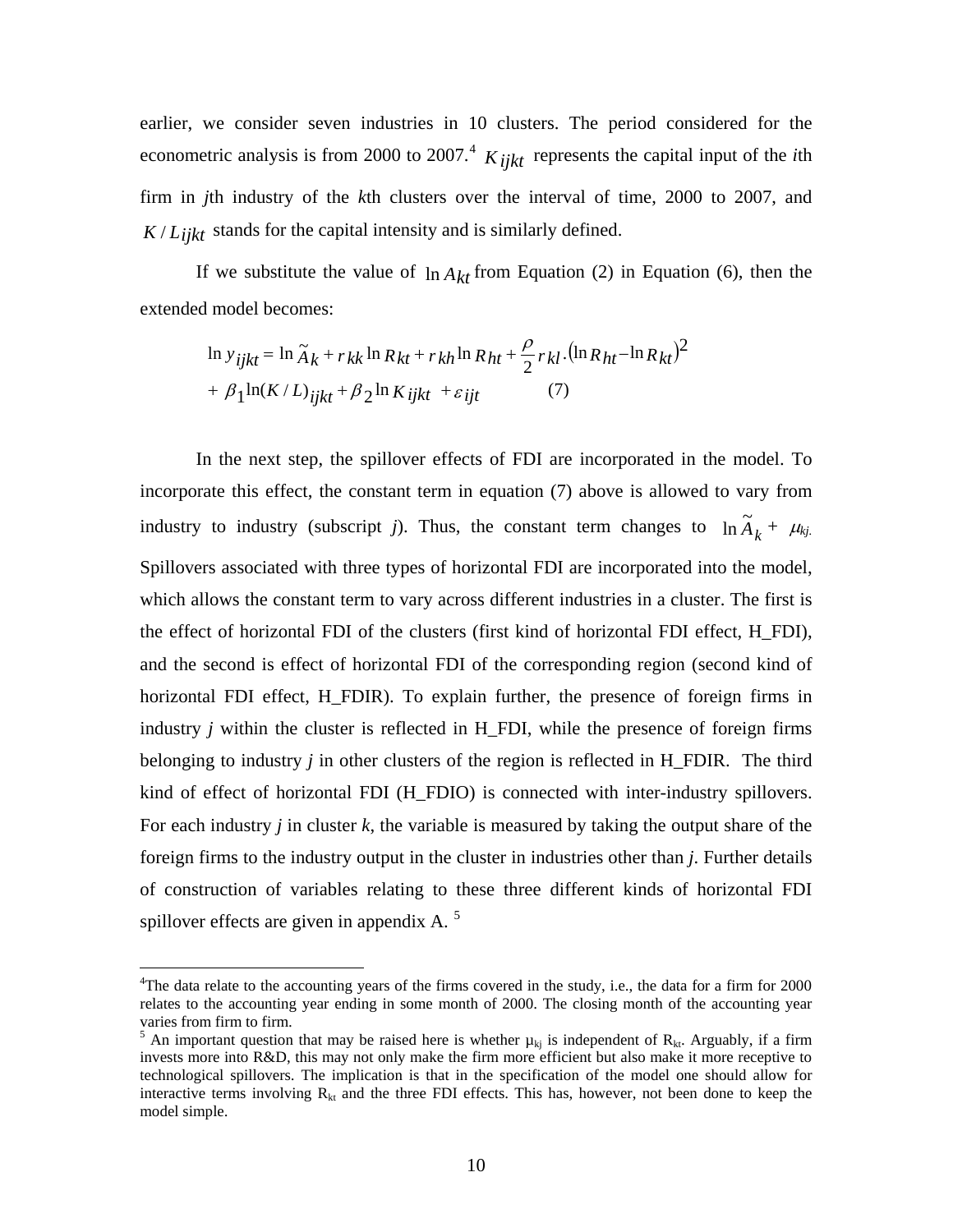After inclusion of the three above mentioned kinds of horizontal FDI, the model gets further extended to:

$$
\ln y_{ijkt} = \ln \tilde{A}_k + r_{kk} \cdot \ln R_{kt} + r_{kh} \cdot \ln R_{ht} + \frac{\rho}{2} r_{kl} \cdot (\ln R_{ht} - \ln R_{kt})^2
$$
  
+  $\beta_1 \ln (K/L)_{ijkl} + \beta_2 \ln K_{ijkl} + \beta_3 H_{Fl} - FDI_{jkt} + \beta_4 H_{Fl} - FDI_{jht} + \beta_5 H_{Fl} - FDI_{jkt} + \varepsilon_{ijt} \quad (8)$ 

It should be noted that the present analysis considers only labor productivity of the domestic firms. Further, if we simplify the coefficients of the cluster/region-specific technological stock variable coefficients by the symbol  $\gamma$ , then the above discussed model becomes:

$$
\ln y_{ijkt}^d = \overline{\chi}_k + \gamma_1 \ln R_{kt} + \gamma_2 \ln R_{ht} + \gamma_3 \ln R_{lt} + \beta_1 \ln(K/L)_{ijkt} + \beta_2 \ln K_{ijkt}
$$
  
+  $\beta_3 H$  =  $FDI_{jkt} + \beta_4 H$  =  $FDIR_{jht} + \beta_5 H$  =  $FDIO_{jkt} + \varepsilon_{ijt}$  (9)

Where  $\overline{\chi}_k = \ln \widetilde{A}_k$ ,  $R_{\text{lt}} = (R_{\text{ht}} - R_{\text{kt}})^2$  and  $y_{ijk}^d$  represents labor productivity of domestic firms in an industry of a particular cluster (*k*th).

Apart from the factors discussed above, some other cluster-specific and firmspecific factors are included in the model. These are (a) market-concentration index of a particular cluster (CON), (b) whether the location of the firm is around the center of the cluster or in the periphery (dummy variable, D1), and (c) whether the firm is located in urban area or rural area (dummy variable, D2). The first variable captures market condition, while the latter two capture availability of infrastructure and other such advantages associated with location. Regarding variable  $D<sub>1</sub>$ , the hypothesis is that a firm at the center of the cluster is more likely to gain from technological spillovers than a firm at the periphery of the cluster. As regards  $D_2$ , the hypothesis is that a firm located in the city/urban area gets access to better infrastructural facilities (banking and credit facilities, roads, telecommunication, electricity, etc) and hence will be more productive. Further, to take into account the dynamic adjustments of lagged effects of the individual heterogeneity in the model, we investigate the lagged effect of endogenous variable by including it in the model. With these changes, the final empirical model becomes: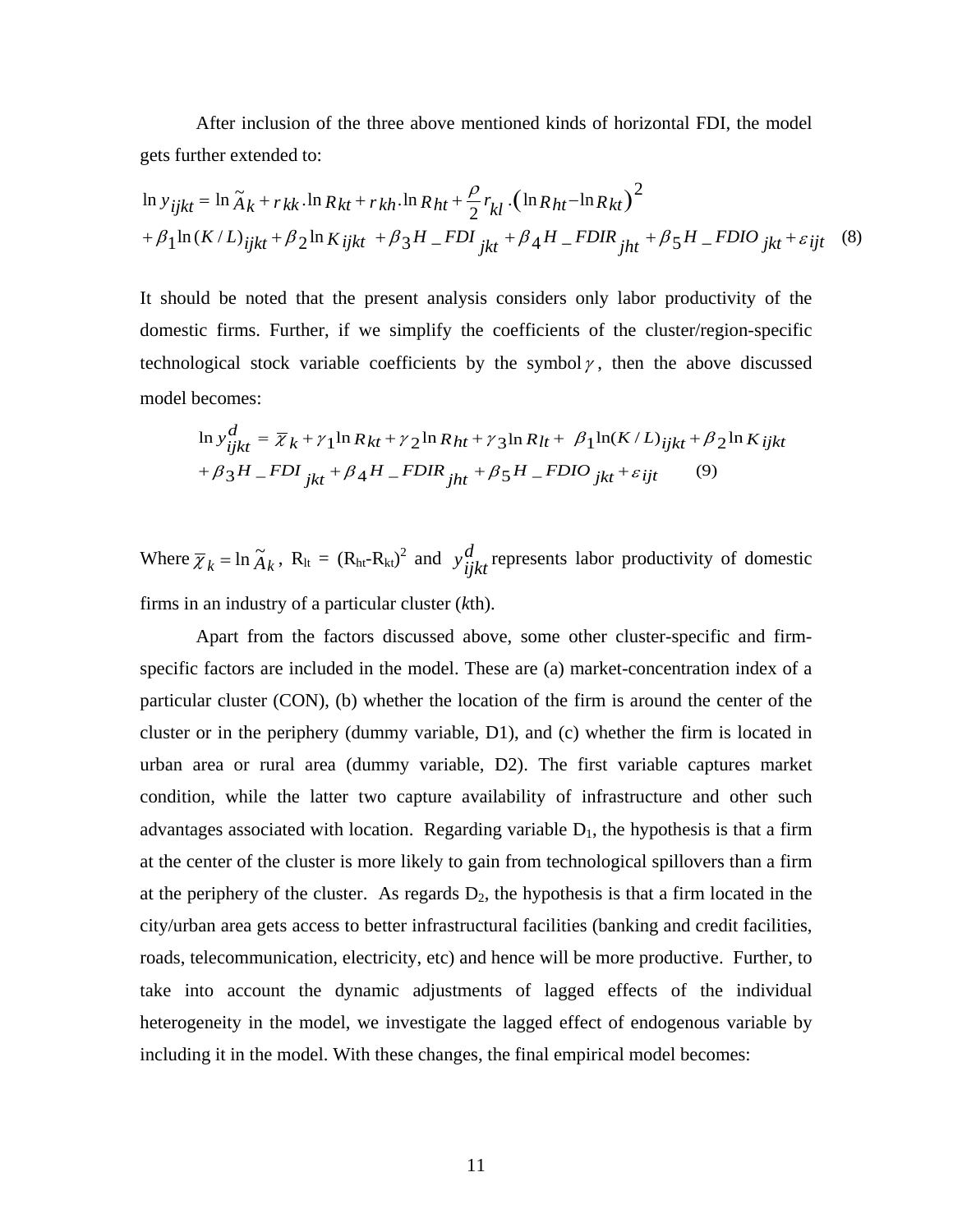$$
\ln y_{ijkt}^d = \overline{\chi}_k + \phi y_{ijk,t-1}^d + \gamma_1 \ln R_{kt} + \gamma_2 \ln R_{ht} + \gamma_3 \ln R_{lt} + \delta t + \beta_1 \ln(K/L)_{ijkt} + \beta_2 \ln K_{ijkt} + \beta_3 H \quad \text{FDI}_{jkt} + \beta_4 H \quad \text{FDIR}_{jht} + \beta_5 H \quad \text{FDIO}_{jkt} + \beta_6 \text{CON}_{jkt} + \beta_7 D1_{ij} + \beta_8 D2_{ij} + \varepsilon_{ijt} \tag{10}
$$

#### **IV. Econometric Approaches and the Data Sets**

From an econometric point of view, the analysis follows three familiar estimation methods for the above discussed dynamic panel data model (10). To investigate the relationship between the explanatory variables and the explained variable, we make use of the pooled OLS estimates, Fixed Effects (within group) estimates and finally the Generalized Methods of Moments (GMM) estimates in order to capture the dynamic effects of the lagged endogenous variable. In the present analysis, the application of difference GMM is done to capture the lagged effect of the endogenous variables among the group of explanatory variables either in the level or lagged form. It should be noted, however, that the dynamic feature of the model is the presence of the lagged dependent variable and not the serial correlation that lies in the error term.

The data for the analysis presented in this paper have been collected mainly from the '*Prowess*' dataset of the *Center for Monitoring Indian Economy* (CMIE) for the years 2000 to 2007 and from *Annual Survey of Industries* (ASI).

#### **V. Empirical Results**

From the results for the Baddi and NOIDA (New Okhla Industrial Development Area) clusters of the northern region reported in Table 1, it is seen that the first-order autoregressive parameter  $(\phi)$  coefficient is not free from the downward bias because the estimated value of the first difference GMM estimate is not close to the WG estimate. For the other two northern region clusters namely Gurgaon and Bhiwadi also, it appears that the lagged dependent variables coefficients are not free from the bias. Thus, the results indicate that the instruments which we utilized in these dynamic models are not suggestive and informative. However, for the Gurgaon cluster, the first difference GMM estimate for the lagged endogenous variable is to some extent closer to the WG estimate. This implies that the instruments associated in this regression model for the Gurgaon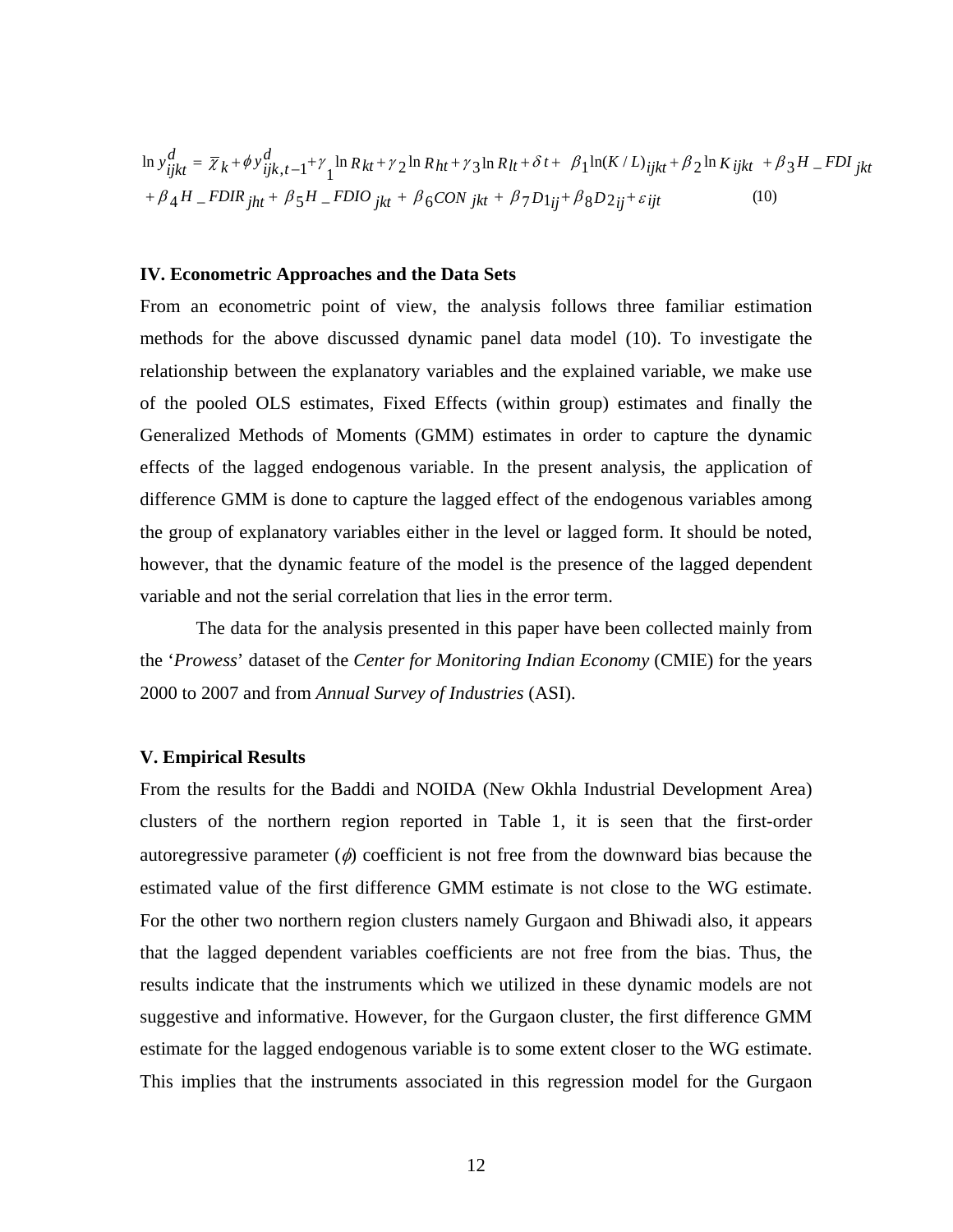cluster are relatively more reliable and provide suggestive information into the model and for the determination of cluster-specific technology spillover (see Table 2). Selection of the instruments is based on the relevance of the model and statistical significance of the variables so that it can support the Sargan Test of restriction. However, the instruments used for GMM estimates in Baddi and NOIDA clusters (Table 1) are first lagged of labor productivity, three different kinds of horizontal FDI, and three different kinds of technological stock variables as technology stock of the cluster, technology stock of the region and other clusters technological stock but lies in a specified region. The instruments used in other cases are more or less similar shown below the tables and to save space, we have not discussed the instruments used.

Turning to the other parameters in the empirical model across different clusters in the northern region such as the cluster/region-specific technological stock variables, it may be noted that the own technology stock variable in the Baddi cluster is not statistically significant in the OLS and WG level estimate but its coefficient is non-negative and statistically significant at first difference GMM estimate. This suggests that the technology stocks have a positive impact on labor productivity of the domestic firms. But in NOIDA and other clusters like Gurgaon and Bhiwadi, the clusters' own and the regional technological stock variables have a positive impact on the labor productivity of domestic firms. This suggests that greater R&D expenditure of firms in a particular area provides more useful results for the improvement of domestic firms' labor productivity for that area. Moreover, from the OLS estimates in the Bhiwadi region, it seems that both own cluster-specific technology stock and region-specific technology stock, in the northern region, positively affect the labor productivity of the domestic firms.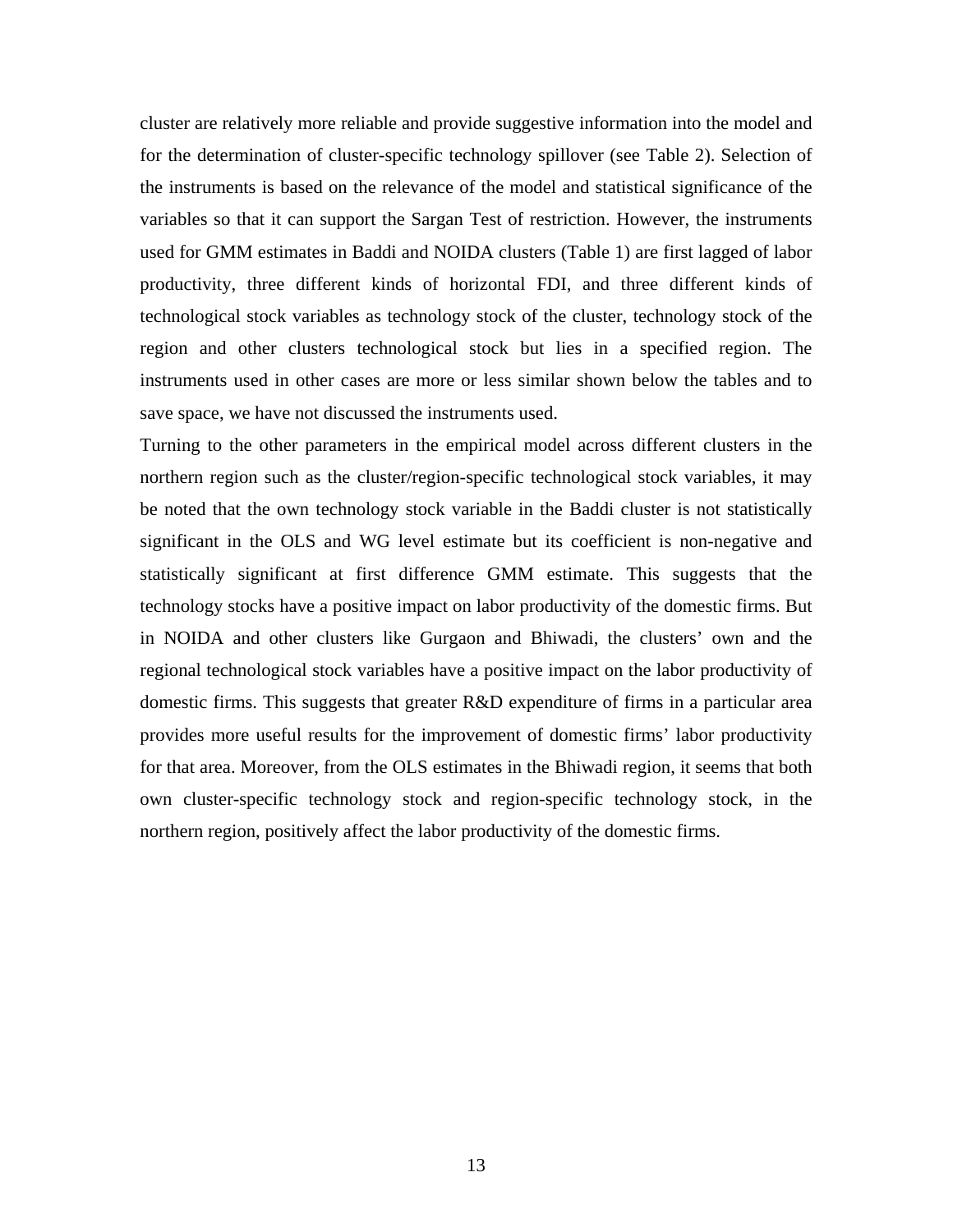|                           | <b>Baddi</b> |               |            | <b>NOIDA</b> |            |             |
|---------------------------|--------------|---------------|------------|--------------|------------|-------------|
| Estimation                | <b>OLS</b>   | $\mathbb{W}G$ | <b>GMM</b> | <b>OLS</b>   | WG         | <b>GMM</b>  |
|                           |              |               | (Diff.)    |              |            | (Diff.)     |
| Observations              | 238          | 238           | 198        | 149          | 149        | 125         |
|                           |              |               |            |              |            |             |
| $\ln y^d_{ijk,t-1}$       | $0.764*$     | $0.503*$      | $0.261**$  | $0.715*$     | $0.189**$  | 0.118       |
|                           | (0.031)      | (0.044)       | (0.141)    | (0.061)      | (0.095)    | (0.042)     |
| $R_{kt}$                  | $-0.019$     | 0.017         | $0.130***$ | 0.081        | 0.686      | $2.234**$   |
|                           | (0.052)      | (0.067)       | (0.080)    | (0.574)      | (0.689)    | (1.140)     |
| R <sub>ht</sub>           | 0.513        | 0.172         | $-0.354$   | 1.482        | 33.609     | $2.662**$   |
|                           | (0.955)      | (0.908)       | (0.884)    | (39.519)     | (42.699)   | (5.663)     |
| $R_{lt}$                  | $-0.513$     | $-0.093$      | 0.183      | $-0.738$     | $-16.583$  | $-5.737**$  |
|                           | (0.915)      | (0.433)       | (0.424)    | (19.580)     | (21.152)   | (27.546)    |
| $\ln K/L_{ijt}$           | $0.050*$     | $0.178*$      | $0.498*$   | $0.103**$    | $0.237***$ | $-0.149$    |
|                           | (0.013)      | (0.025)       | (0.041)    | (0.105)      | (0.166)    | (0.517)     |
| $\text{Ln } K$ ijt        | $-0.008$     | $0.053*$      | $-0.270*$  | $0.054**$    | $0.219**$  | 1.378*      |
|                           | (0.005)      | (0.022)       | (0.058)    | (0.044)      | (0.196)    | (0.444)     |
| $\overline{H\_FDI}_{jkt}$ | $-0.066$     | $-0.097$      | $-0.409$   | $-1.054$     | 1.669      | 2.682       |
|                           | (0.077)      | (0.099)       | (0.208)    | (0.782)      | (1.733)    | (2.371)     |
| $H$ FDIR jht              | $0.072***$   | $0.092**$     | $1.528**$  | $2.009**$    | 2.285      | 7.290***    |
|                           | (0.076)      | (0.508)       | (0.956)    | (1.044)      | (3.707)    | (5.193)     |
| $\overline{H}$ _FDIO jkt  | $-0.103$     | 0.174         | $-0.690$   | 0.324        | 0.488      | $-0.200$    |
|                           | (0.433)      | (0.899)       | (0.852)    | (0.394)      | (1.156)    | (0.186)     |
| CON <sub>jkt</sub>        | $-0.053$     | $0.371*$      | $-1.282*$  | $-0.033$     | $-8.045$   | $-8.502***$ |
|                           | (0.095)      | (0.136)       | (0.522)    | (0.441)      | (6.681)    | (5.375)     |
| $D_{1ij}$                 | $-0.051$     |               |            |              |            |             |
|                           | (0.064)      |               |            |              |            |             |
| $D_{2ij}$                 | 0.038        |               |            |              |            |             |
|                           | (0.061)      |               |            |              |            |             |
| $R^2$                     | 0.855        | 0.719         |            | 0.643        | 0.084      |             |
|                           |              | (overall)     |            |              | (overall)  |             |
| Sargan test of            |              |               | 0.030      |              |            | 0.000       |
| restriction               |              |               | (p-value)  |              |            | $(p-value)$ |

Table 1: *Model Estimates, Baddi and NOIDA clusters*

*Dependent variable:* ln *yd ijkt*

*Note*: 1.\* significant at 1%, \*\* significant at 5%, and \*\*\* significant at 10% level. Standard errors are in parenthesis. For the Baddi and Noida clusters, the GMM-Difference instruments are;

$$
y_{ijk,t-1}^d
$$
,  $H$  = *FDI*  $_{jk,t-1}$ ,  $H$  = *FDIR*  $_{jh,t-1}$ ,  $H$  = *FDIO*  $_{jk,t-1}$ ,  $R_{k,t-1}$ ,  $R_{h,t-1}$ ,  $R_{l,t-1}$ .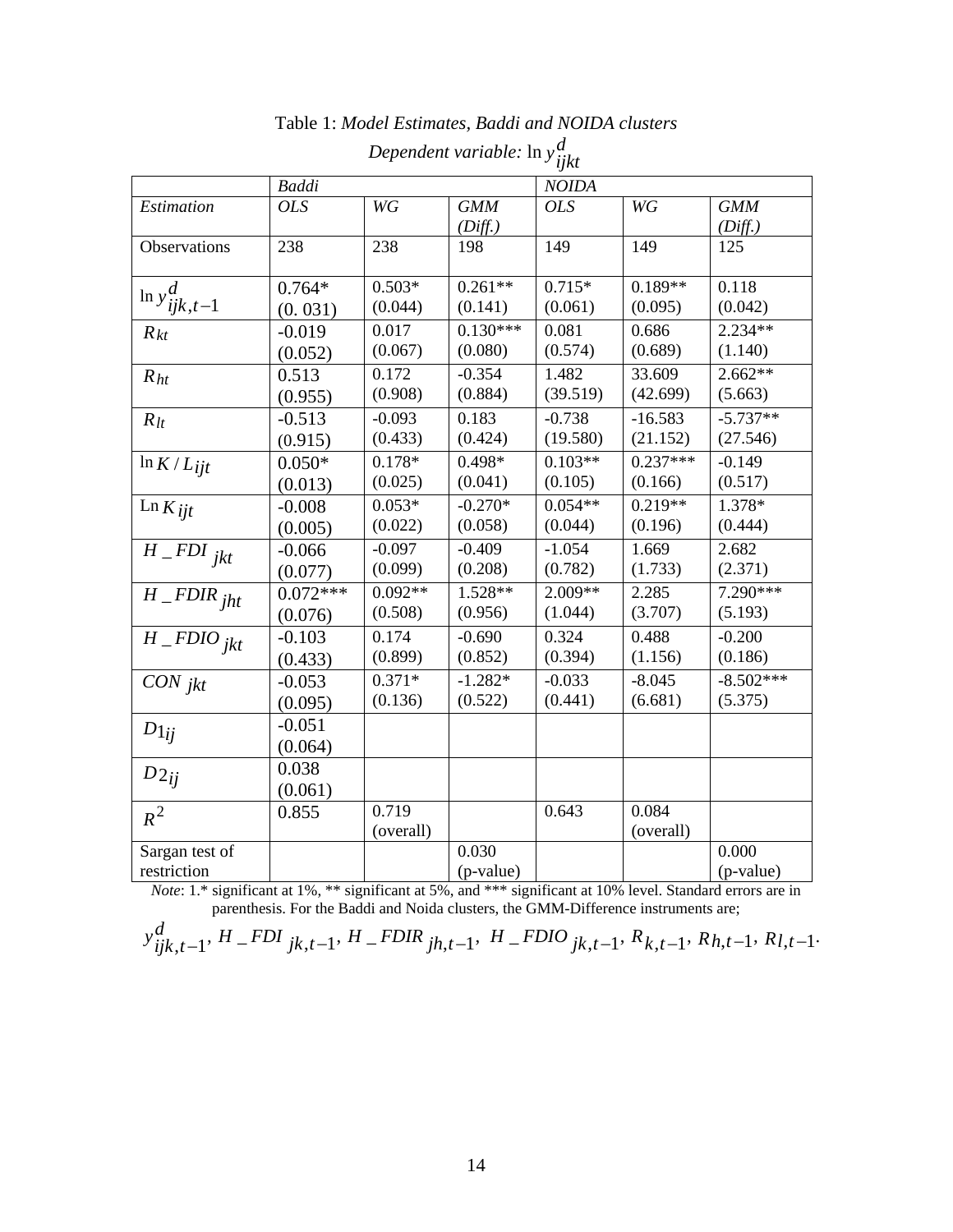|                                     | Gurgaon    |               |            | Bhiwadi    |            |            |
|-------------------------------------|------------|---------------|------------|------------|------------|------------|
| Estimation                          | <b>OLS</b> | $\mathbb{W}G$ | <b>GMM</b> | <b>OLS</b> | WG         | <b>GMM</b> |
|                                     |            |               | (Diff.)    |            |            | (Diff.)    |
| Observations                        | 165        | 165           | 134        | 101        | 101        | 101        |
|                                     |            |               |            |            |            |            |
|                                     | $0.796*$   | $0.649*$      | $0.635*$   | $0.762*$   | $0.436*$   | $0.625*$   |
| $\ln y_{ijk,t-1}^d$                 | (.039)     | (0.064)       | (0.069)    | (0.053)    | (0.085)    | (0.238)    |
| $R_{kt}$                            | 0.018      | 0.170         | 0.151      | $0.321**$  | 0.011      | $0.762*$   |
|                                     | (0.218)    | (0.320)       | (0.351)    | (0.149)    | (0.164)    | (0.338)    |
| R <sub>ht</sub>                     | 0.731      | $-0.602$      | $-0.603$   | 13.894*    | $6.750***$ | $-4.145$   |
|                                     | (1.145)    | (1.448)       | (1.632)    | (5.402)    | (5.058)    | (7.583)    |
| $R_{lt}$                            | 0.601      | 0.285         | 0.321      | 13.708*    | $-3.356$   | 2.077      |
|                                     | (0.961)    | (0.603)       | (0.683)    | (5.339)    | (2.499)    | (3.753)    |
| $\ln K/L$ ijkt                      | $0.148*$   | $0.442*$      | 0.979*     | $0.077**$  | 0.002      | $0.835**$  |
|                                     | (0.040)    | (0.087)       | (0.336)    | (0.038)    | (0.097)    | (0.386)    |
| $\ln K$ ijkt                        | $0.063*$   | $0.248*$      | $0.693*$   | 0.010      | $-0.161**$ | $1.124*$   |
|                                     | (0.020)    | (0.061)       | (0.230)    | (0.027)    | (0.092)    | (0.326)    |
| $\overline{H}$ _FDI jkt             | 0.241      | $-0.103$      | $-0.389$   | $0.956*$   | $-1.259$   | 0.408      |
|                                     | (0.124)    | (0.629)       | (1.221)    | (0.286)    | (0.843)    | (1.366)    |
| $\overline{H}$ FDIR jht             | $0.483**$  | 0.051         | $-0.655$   | $0.932*$   | $-1.392$   | $-2.347$   |
|                                     | (0.498)    | (0.828)       | (1.217)    | (0.250)    | (1.117)    | 1.728      |
| $\overline{H}$ <sub>-FDIO jkt</sub> | $0.581***$ | $-2.009$      | $-4.594*$  | $2.67*$    | 4.839*     | $7.352*$   |
|                                     | (0.436)    | (1.444)       | (1.443)    | (0.683)    | (1.292)    | (2.013)    |
| $CON$ jkt                           | $-0.074$   | $-1.026$      | $-3.566$   | 0.213      | $1.053**$  | $-0.809$   |
|                                     | (0.153)    | (0.871)       | (2.858)    | (0.175)    | (0.536)    | (1.234)    |
| $D_{1ij}$                           | 0.039      |               |            | $-0.41***$ |            |            |
|                                     | (0.049)    |               |            | (0.155)    |            |            |
| $D_{2ij}$                           | 0.091      |               |            | $0.341**$  |            |            |
|                                     | (0.073)    |               |            | (0.163)    |            |            |
| $R^2$                               | 0.793      | 0.476         |            | 0.950      | 0.165      |            |
|                                     |            | (overall)     |            |            | (overall)  |            |
| Sargan test of                      |            |               | 0.000      |            |            | 0.038      |
| restriction                         |            |               | (p-value)  |            |            | (p-value)  |

Table 2: *Model Estimates, Gurgaon and Bhiwadi Clusters Dependent variable:* ln *yd ijkt*

*Note*: \* significant at 1%, \*\* significant at 5%, and \*\*\* significant at 10% level. Standard errors are in parenthesis. For the Gurgaon and Bhiwadi clusters the GMM-Difference instruments are;  $y_{ijk,t-1}^d$ , H \_ FDI  $_{jk,t-1}$ , H \_ FDIR  $_{jh,t-1}$ , H \_ FDIO  $_{jk,t-1}$ , R<sub>k,t-1</sub>, R<sub>h,t-1</sub>, R<sub>l,t-1</sub>

It appears from the results reported in Tables 1 and 2 that domestic firms' labor productivity across all clusters in the northern region has been positively affected by the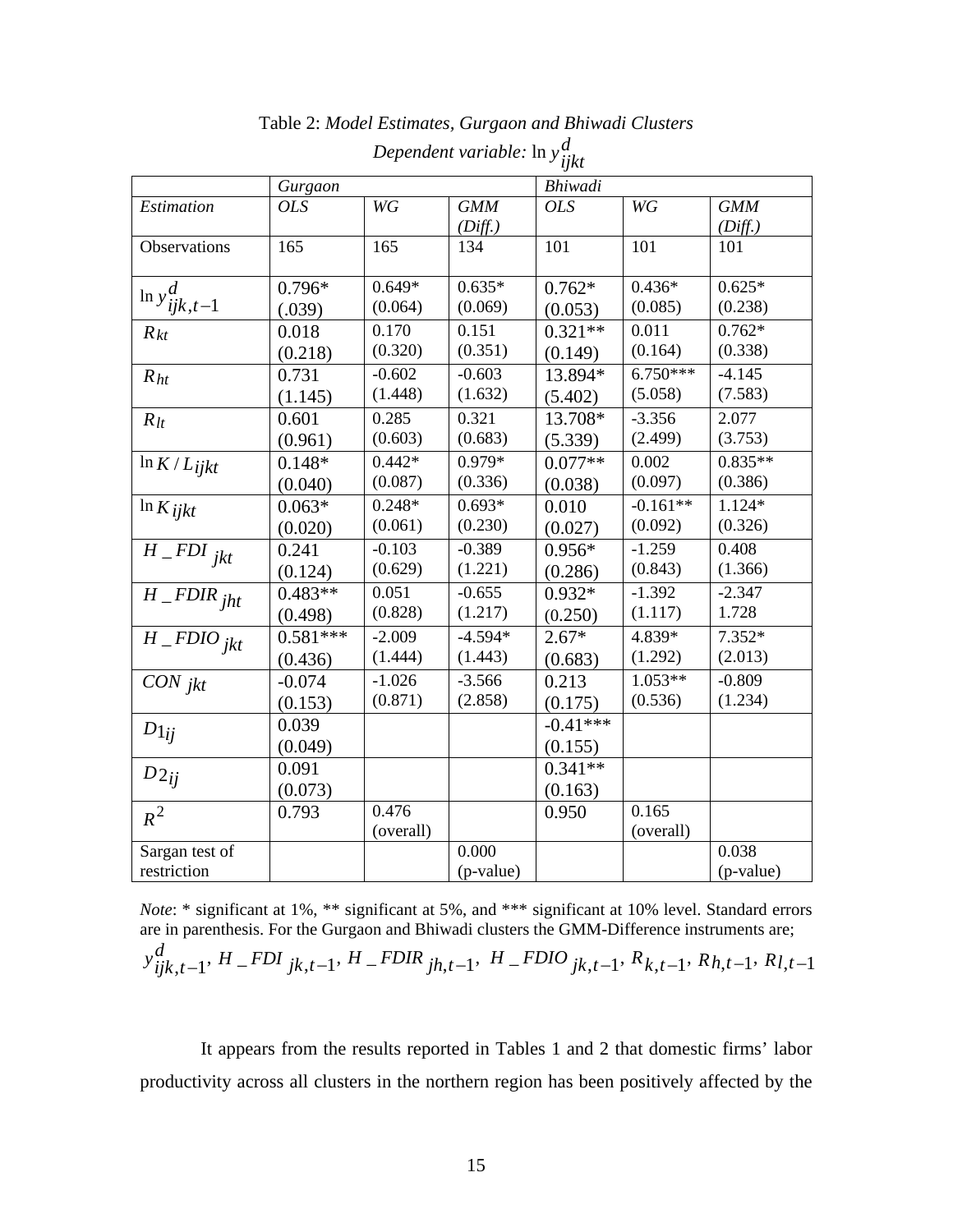capital intensity variable. This applies to some extent also to the capital stock variable.<sup>[6](#page-16-0)</sup> The coefficients of capital intensity are found to non-negative across all northern region clusters.

Inferences about cluster-specific technology spillover can be drawn from the estimated coefficients of horizontal FDI. From the reported results in Table 1, it is seen that the own cluster-specific foreign presence does not have a positive impact on labor productivity in the Gurgaon, Baddi and NOIDA clusters. However, for the Bhiwadi cluster, the results are to some extent more satisfactory and so, intra-cluster technology spillovers in this cluster seems to be greater in comparison to other northern region clusters. Region-specific horizontal FDI seems to have a significant positive effect on productivity in all four clusters in northern region. This implies that all domestic firms are getting some benefit from the foreign firms' presence in the northern region rather than their own cluster-specific foreign presence. The coefficients of third kind of horizontal FDI are found to be statistically significant in the OLS estimate for Gurgaon and Bhiwadi. This suggests that in the Gurgaon and Bhiwadi clusters, the domestic firms' labor productivity is enhanced by the positive impact of the foreign presence of other industries apart from the own industry foreign presence.

The analysis is not getting any plausible and supportive results for the concentration index across all clusters in northern region. As regards the investment climate variables, represented by the two dummy variables, the model results do not show any significant impact of these variables. Only in the case of Bhiwadi cluster, there are indications that firms' plant location in the urban areas provides some kind of benefits in terms of scientific and technological, and institutional environment covering credit facilities of banking in comparison to the firm's plant location in the rural areas. However, in NOIDA cluster, the dummy variable D1 and D2 is not included into the model because the study does not cover the rural side plant location firms and firms with plant location farther away 40 km from the core part of the clusters. All firms with plant location in this cluster are within 40 km radius and city/urban areas located firms.

<span id="page-16-0"></span><sup>&</sup>lt;sup>6</sup> The capital stock variable can have either positive or negative coefficient depending on the returns to scale. A positive coefficient means increasing returns to scale.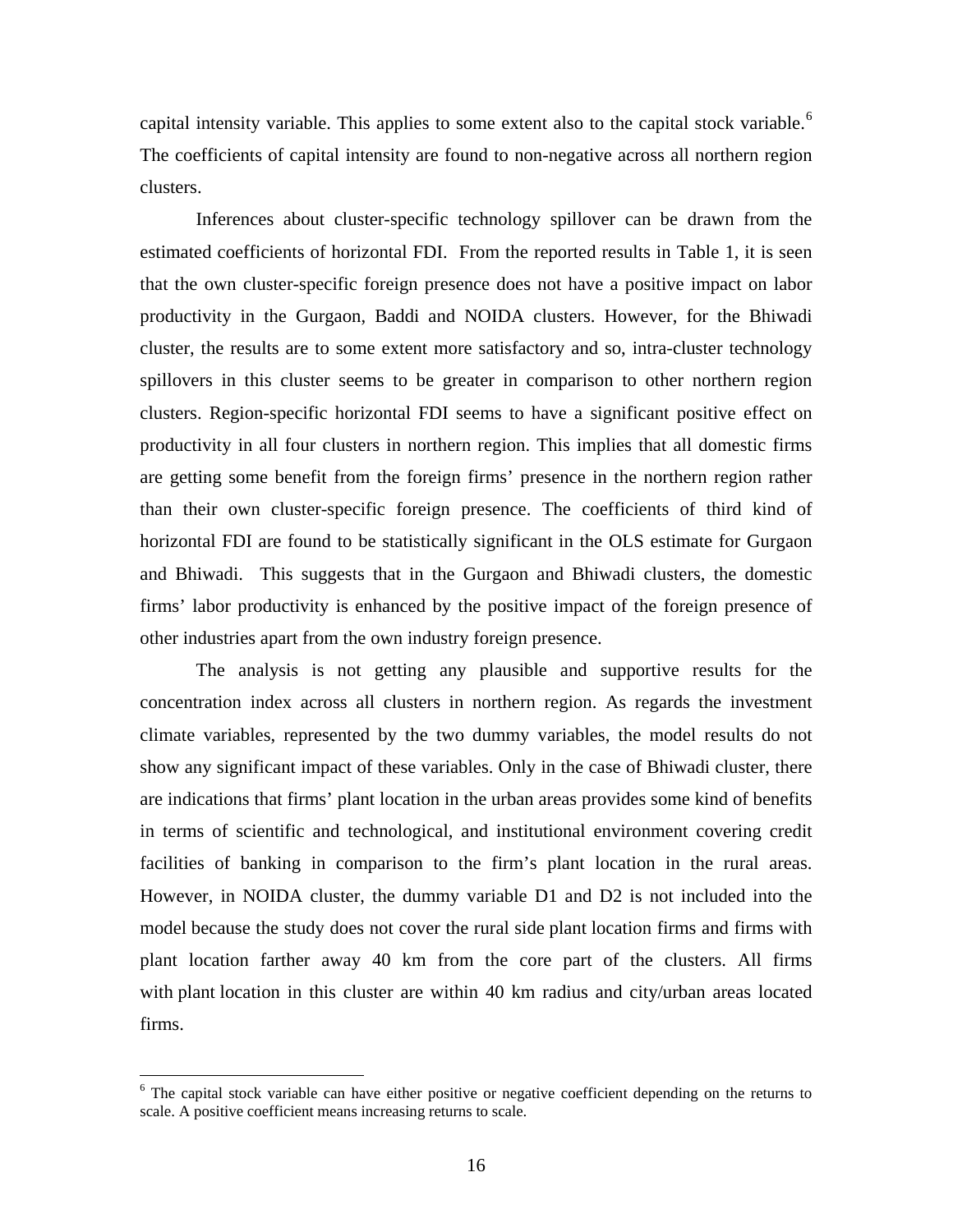Form the results reported in Table 3 for the Kolkata cluster, it is seen that the lagged dependent variable coefficient at GMM estimate is not free from the sample bias because it lies below the WG estimate. This implies that the instruments used here for the estimation of first difference GMM are not providing sufficient information to estimate the labor productivity. However, the OLS and WG lagged dependent variable coefficients are found to be statistically significant with expected sign. The results indicate that in the Kolkata cluster, labor productivity of domestic firms is significantly affected by cluster and region-specific technological stock. The influence of region-specific foreign presence and other industry foreign presence on the domestic firms' productivity is found to be statistically significant with non-negative coefficients. In fact, both the estimated coefficients in the first difference GMM estimates are not free from the sample bias. Further, given these estimates and even allowing for a sample bias, there is still clear existence of a spillover effect in this cluster in view of the significant and non-negative coefficients of these two variables. In addition, it appears from the results that the domestic firms' productivity has been enhanced by the presence of foreign firms in the eastern region and 'other industry' foreign presence in the cluster.

For the Kolkata cluster, the results in respect of the concentration variable is the similar to that for the clusters in the northern region cluster that is the concentration index is not statistically significant. Also, the results do not show any significant advantage accruing to the firm in being located in the centre of a cluster and nearer to the cluster or in urban area rather than the rural area. Firm location within the cluster does not seem to make much difference in terms of the benefits derived from the foreign firms through knowledge and technology spillover.

From the reported results in Tables 3 and 4, we analyze the inter-cluster technology spillover of the western region. For the two western region clusters covered in the study, Ankleswar and Thane, the first and third kinds of horizontal FDI do not have any significant effect on domestic firms' labour productivity. Both clusters show a low level of spillover in comparison to the clusters of other regions. One critical reason is that in these clusters the number of foreign firms' present is relatively low. However, in Thane and Ankleswar clusters, the coefficients of region-specific horizontal FDI are found to be statistically significant in the OLS estimate. One may infer accordingly that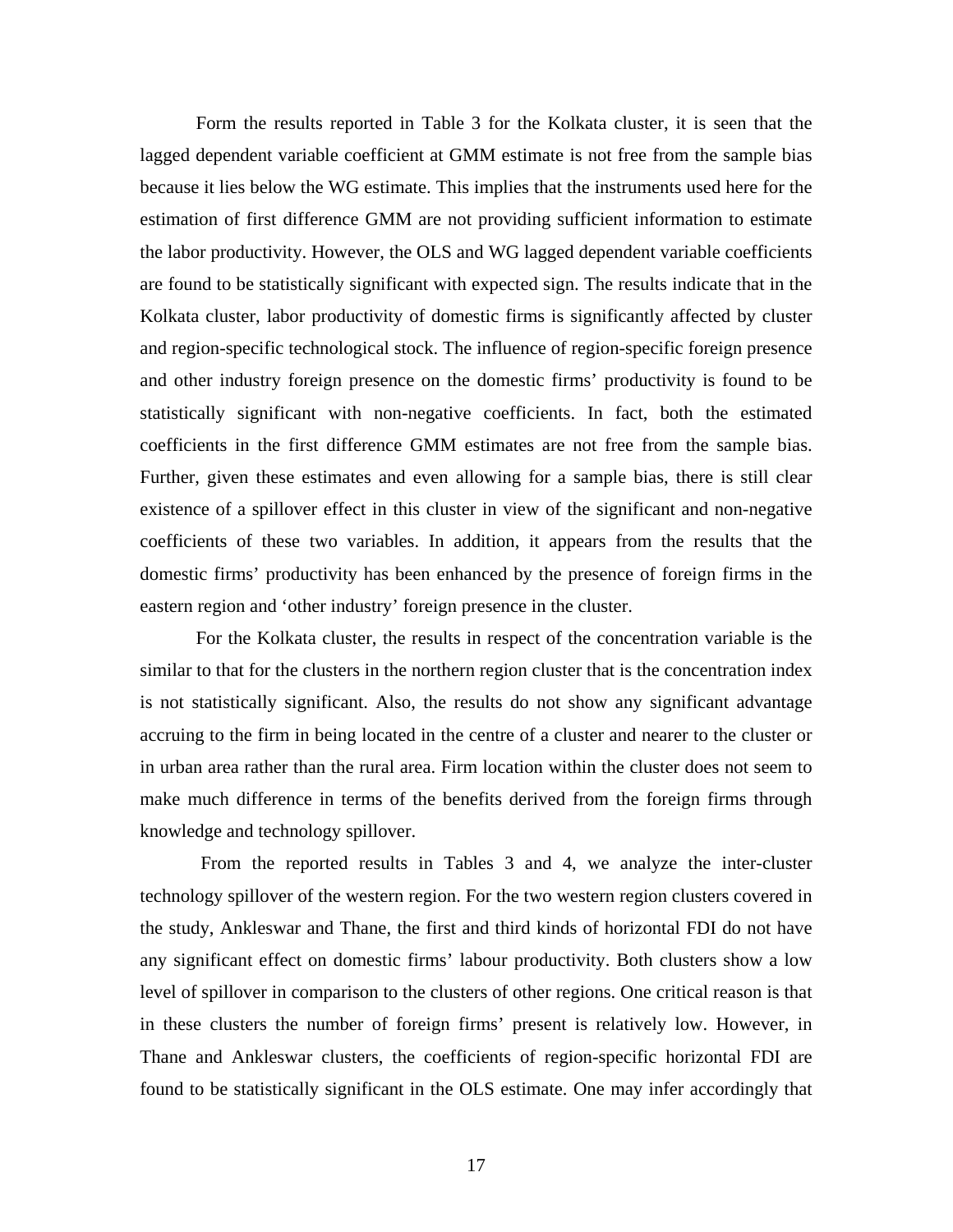domestic firms in the clusters of the western region benefit more from the foreign firms' presence in the western region as a whole rather than their own cluster-specific presence of foreign firms.

|                          |             |           |            | yri         |            |            |
|--------------------------|-------------|-----------|------------|-------------|------------|------------|
|                          | Kolkata     |           |            | Ankleswar   |            |            |
| Estimation               | <b>OLS</b>  | WG        | <b>GMM</b> | <b>OLS</b>  | WG         | <b>GMM</b> |
|                          |             |           | (Diff.)    |             |            | (Diff.)    |
| Observations             | 105         | 105       | 75         | 200         | 200        | 167        |
| Ln $y_{ijk,t-1}^d$       | $0.802*$    | $0.378*$  | 0.092      | $0.895*$    | 0.552      | 0.233      |
|                          | (0.045)     | (0.079)   | (0.182)    | (0.029)     | (0.065)    | (0.190)    |
| $R_{kt}$                 | $0.028**$   | $-14.968$ | $0.159***$ | 0.001       | 0.018      | 0.021      |
|                          | (0.058)     | (16.138)  | (0.109)    | (0.063)     | (0.066)    | (0.062)    |
| R <sub>ht</sub>          | $0.070**$   | 30.570    | 0.570      | 0.788       | 0.389      | $-0.154$   |
|                          | (0.215)     | (32.902)  | (0.022)    | (1.136)     | (1.105)    | (0.978)    |
| $R_{lt}$                 | $0.040*$    | $-6.368$  | $-6.589$   | $-0.752$    | $-0.183$   | 0.075      |
|                          | (0.175)     | (2.866)   | (7.149)    | (1.064)     | (0.518)    | (0.461)    |
| $\ln K/L_{ijkt}$         | $0.119*$    | $0.368*$  | 0.301      | $0.111*$    | $0.106**$  | $0.188*$   |
|                          | (0.049)     | (0.084)   | (0.402)    | (0.026)     | (0.052)    | (0.056)    |
| $\ln K$ ijkt             | 0.007       | $0.372*$  | 0.094      | $-0.005$    | $0.073***$ | $0.148*$   |
|                          | (0.017)     | (0.083)   | (0.408)    | (0.008)     | (0.052)    | (0.062)    |
| $\overline{H}$ _FDI jkt  | 0.211       | 1.301     | 4.073      | $-1.253*$   | $-1.443*$  | $-1.109**$ |
|                          | (0.291)     | (1.061)   | (3.361)    | (0.260)     | (0.494)    | (0.592)    |
| $\overline{H\_FDIR}$ jht | 0.292       | 0.021     | $2.437***$ | $0.409*$    | $2.652***$ | $2.491***$ |
|                          | (0.360)     | (1.102)   | (1.910)    | (0.177)     | (1.506)    | (1.839)    |
| $H$ <sub>-FDIOjkt</sub>  | $0.449***$  | $-0.104$  | 8.658***   | 0.008       | $-0.238$   | $-0.604$   |
|                          | (1.119)     | (8.331)   | (6.187)    | (1.835)     | (1.856)    | 1.607      |
| CON <sub>jkt</sub>       | 0.146       | 0.366     | $-0.1476$  | $0.200***$  | $1.723***$ | 1.902**    |
|                          | (0.261)     | (0.625)   | (1.672)    | (0.131)     | (1.080)    | (1.027)    |
| $D1_{ij}$                | $-0.246***$ |           |            | $-0.149***$ |            |            |
|                          | (0.159)     |           |            | (0.087)     |            |            |
| $D_{2ij}$                | 0.227       |           |            | $0.407*$    |            |            |
|                          | (0.176)     |           |            | (0.109)     |            |            |
| $R^2$                    | 0.836       | 0.335     |            | 0.956       | 0.384      |            |
|                          |             | (overall) |            |             | (overall)  |            |
| Sargan test of           |             |           | 0.006      |             |            | 0.000      |
| restriction              |             |           | (p-value)  |             |            | (p-value)  |

Table 3: *Model Estimates, Kolkata and Ankleswar Clusters*

*Dependent variable:* ln *yd ijkt*

*Note*: \* significant at 1%, \*\* significant at 5%, and \*\*\* significant at 10% level. Standard errors are in parenthesis. For the cluster Kolkata, the GMM-Difference instruments are;

$$
y_{ijk,t-1}^d
$$
,  $H\_FDI_{jk,t-1}$ ,  $H\_FDIR_{jh,t-1}$ ,  $H\_FDIO_{jk,t-1}$ .

The GMM-Difference instruments for Ankleswar cluster regression are;

$$
y_{ijk,t-1}^d, \text{CON } jk,t-1, \ K/Lijk,t-1, \ Kijk,t-1,
$$
  
H\_FDI<sub>jk,t-1</sub>, H\_FDIR<sub>jh,t-1</sub>, H\_FDIO<sub>jk,t-1</sub>, R<sub>k,t-1</sub>, R<sub>h,t-1</sub>, R<sub>l,t-1</sub>.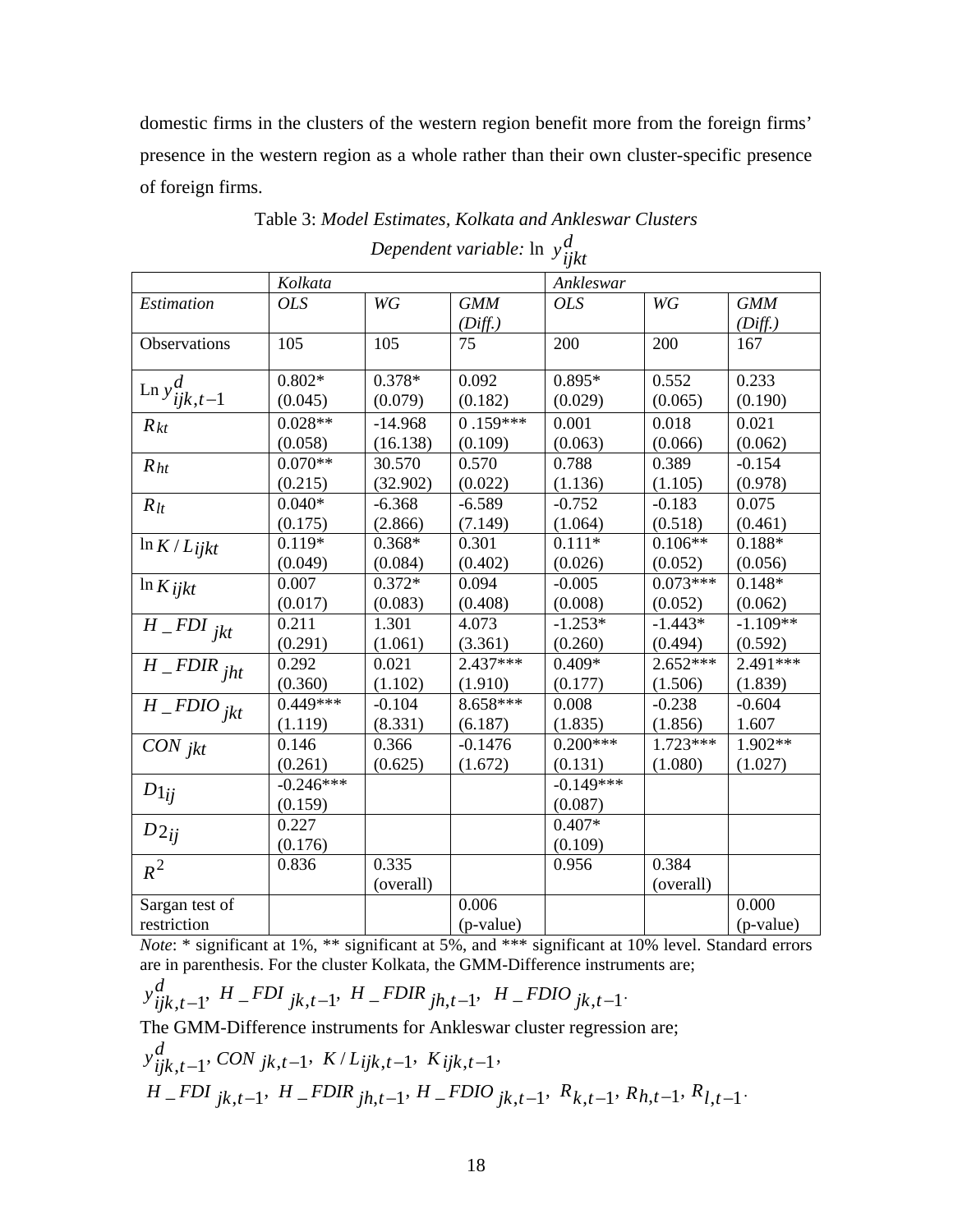|                            | <b>Thane</b> |               |            | Chennai    |           |            |
|----------------------------|--------------|---------------|------------|------------|-----------|------------|
| Estimation                 | <b>OLS</b>   | $\mathbb{W}G$ | <b>GMM</b> | <b>OLS</b> | WG        | <b>GMM</b> |
|                            |              |               | (Diff.)    |            |           | (Diff.)    |
| Observations               | 155          | 155           | 126        | 148        | 148       | 126        |
|                            |              |               |            |            |           |            |
| $\ln y_{ijk,t-1}^d$        | $0.751*$     | 0.387         | 0.212      | $0.780*$   | $0.385*$  | 0.132      |
|                            | (0.041)      | (0.066)       | (0.165)    | (0.051)    | (0.081)   | (0.114)    |
| $R_{kt}$                   | $-0.014$     | 0.012         | 0.051      | 0.624      | $-0.303$  | $-0.534$   |
|                            | (0.062)      | (0.069)       | (0.075)    | (0.869)    | (0.835)   | (0.731)    |
| $R_{ht}$                   | $-0.183$     | $-0.603$      | $-1.022$   | $-2.879$   | 3.692     | 4.748      |
|                            | (0.861)      | (0.904)       | (0.913)    | (6.361)    | (6.210)   | (5.447)    |
| $R_{lt}$                   | 0.194        | 0.317         | 0.523      | 2.209      | 1.664     | $-2.047$   |
|                            | (0.825)      | (0.438)       | (0.446)    | (5.466)    | (2.675)   | (2.346)    |
| $\ln K/L_{ij}$ kt          | $0.107*$     | $0.248*$      | $0.320*$   | $0.112*$   | $0.444*$  | $0.601*$   |
|                            | (0.043)      | (0.072)       | (0.093)    | (0.045)    | (0.091)   | (0.099)    |
| $\ln K$ ijkt               | $-0.024$     | $-0.172*$     | $0.262*$   | $0.030*$   | 0.079     | $0.102*$   |
|                            | (0.019)      | (0.062)       | 0.084      | (0.016)    | (0.060)   | (0.064)    |
| $\overline{H}$ _FDI jkt    | 0.143        | 0.171         | 0.013      | $0.184**$  | $0.161*$  | 0.398      |
|                            | (0.444)      | (0.897)       | (1.032)    | (0.245)    | (0.451)   | (0.456)    |
| $H$ <sub>_FDIR jht</sub>   | $0.556**$    | 1.799         | 0.945      | 0.056      | 0.202     | 0.309      |
|                            | (0.259)      | (2.098)       | (2.625)    | (0.258)    | (1.204)   | (1.198)    |
| $\overline{H\_FDIO}_{jkt}$ | $-0.451$     | $-2.685*$     | $-2.227$   | 0.170      | $-0.800$  | $-0.712$   |
|                            | (0.716)      | (1.198)       | (1.624)    | (0.524)    | (0.601)   | (0.529)    |
| CON <sub>jkt</sub>         | 0.104        | $-6.780$      | $-4.210$   | 0.478      | $1.212**$ | $-2.296*$  |
|                            | (0.201)      | (3.080)       | (3.600)    | (0.421)    | (0.597)   | (0.782)    |
| $D_{1ij}$                  | 0.164        |               |            | 0.032      |           |            |
|                            | (0.141)      |               |            | (0.176)    |           |            |
| $D2_{ij}$                  | $-0.093$     |               |            | $-0.178$   |           |            |
|                            | (0.157)      |               |            | (.171)     |           |            |
| $R^2$                      | 0.841        | 0.611         |            | 0.892      | 0.759     |            |
|                            |              | (overall)     |            |            | (overall) |            |
| Sargan test of             |              |               | 0.000      |            |           | 0.000      |
| restriction                |              |               | (p-value)  |            |           | (p-value)  |

Table 4: *Model Estimates, Thane and Chennai Clusters Dependent variable:* ln *yd ijkt*

*Note*: \* significant at 1%, \*\* significant at 5%, and \*\*\* significant at 10% level. Standard errors are in parenthesis. The GMM-Difference instruments for the Thane and Chennai clusters regressions are;

$$
y_{ijk,t-1}^{d},\text{CON }_{jk,t-1},\text{ K}/L_{ijk,t-1},\text{ K }_{ijk,t-1},\text{ K}_{ijk,t-1},\text{ R}_{k,t-1},\text{ R}_{h,t-1},\text{ R}_{l,t-1}.
$$

The coefficients of different kinds of technological stock variables are found to be statistically insignificant for the Ankleswar and Thane clusters. Hence, there are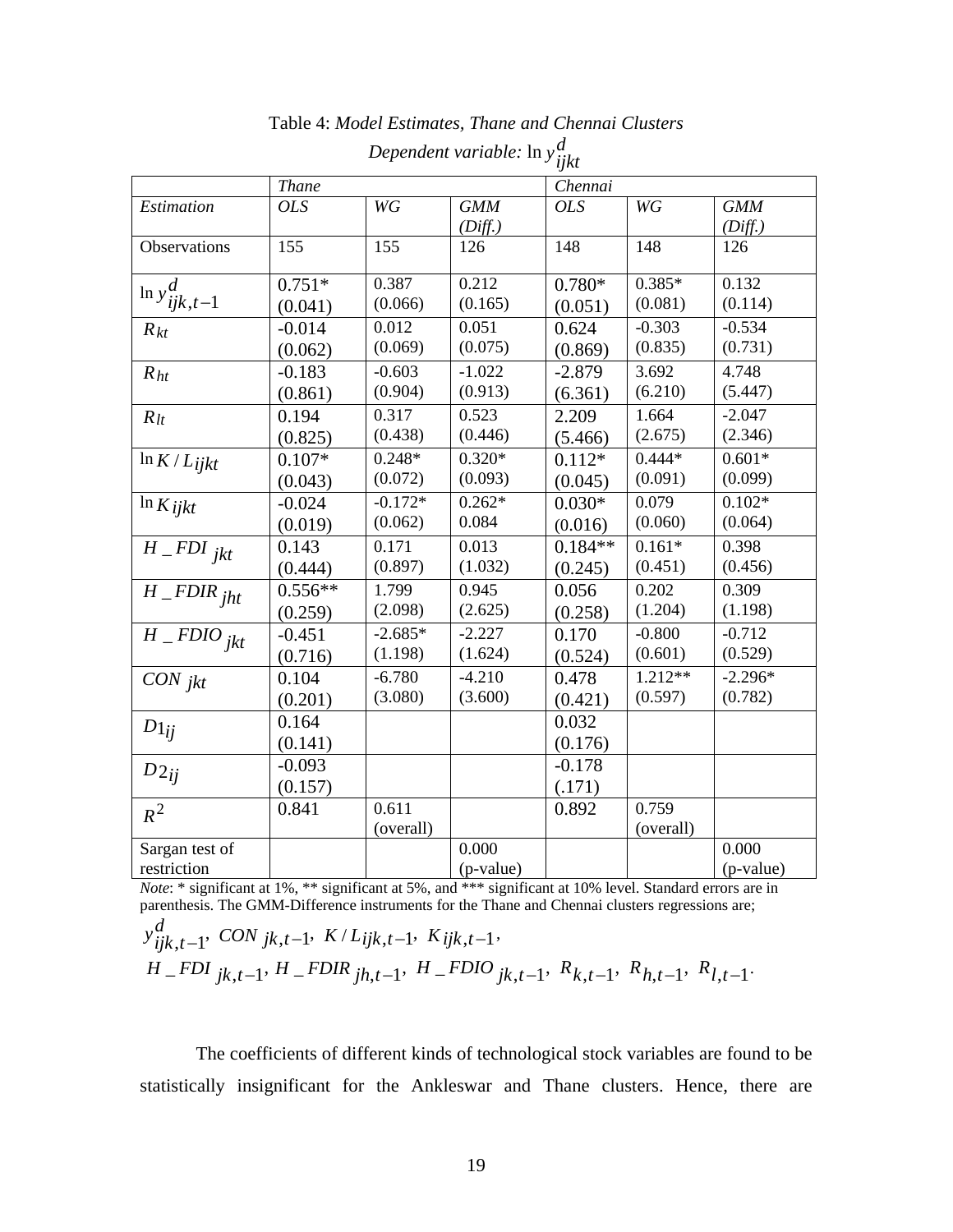indications from the results that the regional R&D expenditure does not have much effect on the productivity of domestic firms in these clusters. The coefficient of the second dummy variable relating to investment climate for Ankleswar cluster is non-negative and statistically significant. This indicates that the firm's plant location in the rural area is disadvantageous in terms of their labour productivity in comparison to the city area plant location of firms.

The result reported in Tables 4 and 5 provide an analysis of technology spillovers across southern region clusters. All southern region clusters show a relatively higher impact of technology spillover on labor productivity. If we make comparison between Hyderabad and Bangalore clusters, then the spillovers appear to he greater in Bangalore, since the coefficients of all three kinds of horizontal FDI are non-negative and statistically significant in the OLS estimates for Bangalore, but this is not so for Hyderabad. This line of reasoning suggests that domestic firms in these areas get benefit from their cluster and region-specific foreign presence, which leads to technology spillover and raises their productivity level. This may be contrasted to the Chennai cluster. In this case, only the cluster specific horizontal FDI is found to bear a significant effect on productivity. It is also interesting to note that while technology stock (R&D expenditure) has a significant effect on productivity of domestic firms in the Bangalore and Hyderabad clusters, there is no significant effect in the Chennai cluster.

In Bangalore cluster, the lagged dependent variable coefficient of difference GMM estimate is relatively closer to the WG estimate in comparison to the other clusters of southern region. This suggests that all the lagged exogenous instruments which have been used here are quite substantial and provide useful results for the estimation of labor productivity and technology spillover. Thus, inclusion of the lagged endogenous variable in the dynamic model is more effective and quite relevant for the determination of technology spillover in Bangalore cluster. The study gets relevance result for capital stock and capital intensity variables across all clusters in the southern region. However, in some instances, these estimated coefficients are not free from the sample bias. In fact, all estimated coefficients of capital and capital intensity are significant at the OLS estimates for Chennai and Hyderabad, but not for Bangalore. The coefficients are statistically significant for all three clusters in the GMM estimates. Hence, it follows that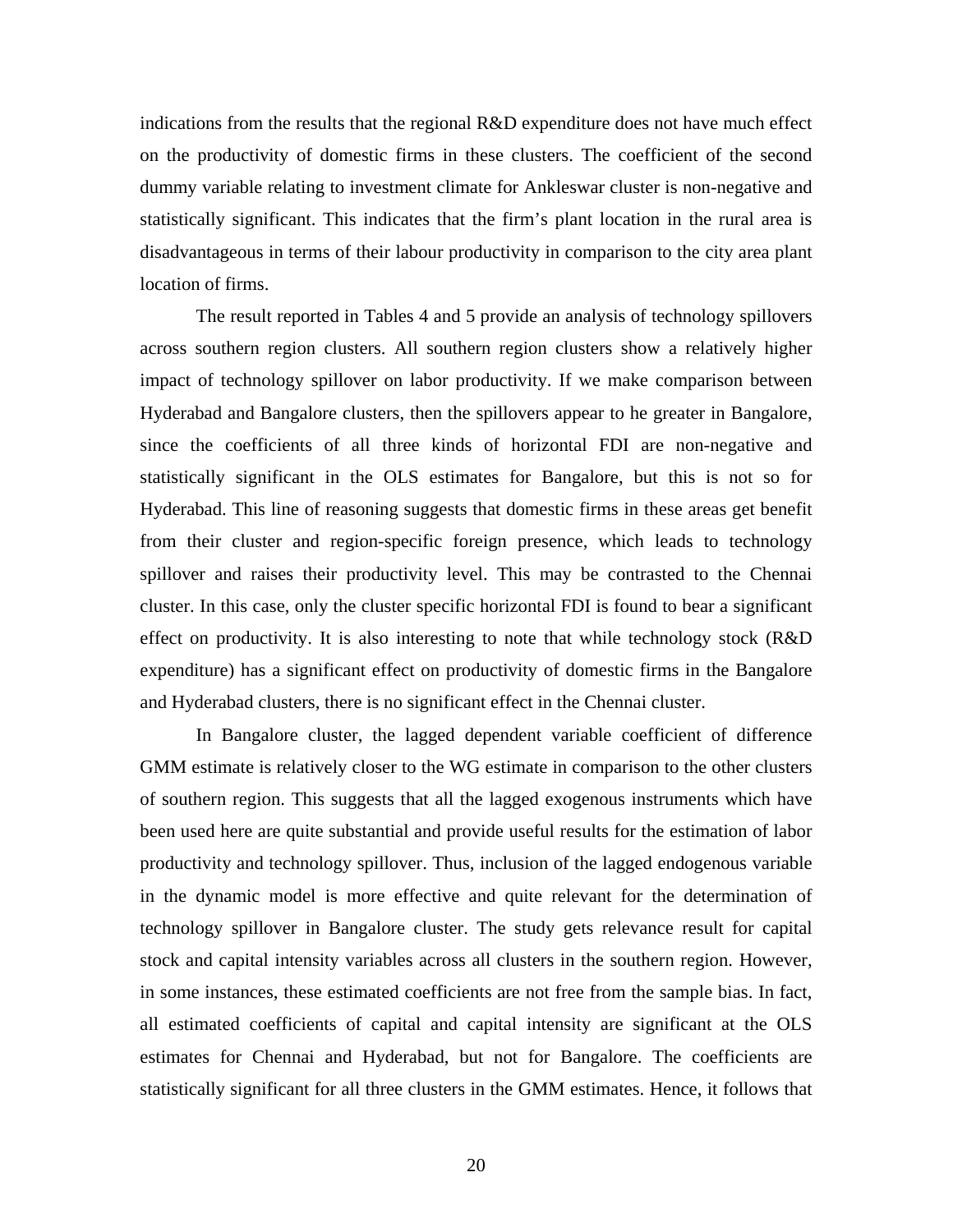capital intensity is a key determinant of labor productivity of domestic firms in these clusters. The significant positive coefficient of the capital stock variable signifies the presence of scale economies.

|                          |            |            |            | ijκι             |             |             |
|--------------------------|------------|------------|------------|------------------|-------------|-------------|
|                          | Hyderabad  |            |            | <b>Bangalore</b> |             |             |
| Estimation               | <b>OLS</b> | WG         | <b>GMM</b> | <b>OLS</b>       | WG          | <b>GMM</b>  |
|                          |            |            | (Diff.)    |                  |             | (Diff.)     |
| Observations             | 187        | 187        | 155        | 228              | 228         | 187         |
| $\ln y_{ijk,t-1}^d$      | $0.881*$   | $0.686*$   | $0.240*$   | $0.860*$         | $0.474*$    | $0.396*$    |
|                          | (0.025)    | (0.064)    | (0.086)    | (0.027)          | (0.062)     | (0.096)     |
| $R_{kt}$                 | $-0.062$   | 0.003      | $0.187*$   | 0.297            | $3.527***$  | 3.079***    |
|                          | (0.059)    | (0.077)    | (0.070)    | (0.247)          | (2.49)      | (2.181)     |
| R <sub>ht</sub>          | $0.336***$ | 0.082      | $1.025*$   | 0.787            | $11.722***$ | $10.313***$ |
|                          | (0.192)    | (0.290)    | (0.296)    | (0.703)          | (8.180)     | (7.157)     |
| $R_{lt}$                 | $-0.099$   | $-0.033$   | $0.123**$  | 0.410            | 3.967***    | 3.428***    |
|                          | (0.156)    | (0.080)    | (0.062)    | (0.419)          | (2.851)     | (2.501)     |
| $\ln K/L_{ijkt}$         | $0.045***$ | $0.166**$  | $0.553*$   | $0.060**$        | $0.272*$    | $0.406*$    |
|                          | (0.032)    | (0.087)    | (0.099)    | (0.030)          | (0.080)     | (0.084)     |
| $\ln K$ ijkt             | $0.026***$ | $-0.050$   | $0.727*$   | $-0.012$         | $0.322*$    | $0.406*$    |
|                          | (0.018)    | (0.110)    | (0.150)    | (0.010)          | (0.045)     | (0.049)     |
| $\overline{H}$ FDI jkt   | 0.024      | $2.230***$ | $1.697***$ | $0.133***$       | $1.188***$  | 0.893       |
|                          | (0.251)    | (1.268)    | (1.229)    | (0.193)          | (0.737)     | (0.837)     |
| $H$ <sub>_FDIR jht</sub> | 0.037      | 0.263      | $4.175**$  | $0.447*$         | 2.389***    | 1.009       |
|                          | (0.261)    | (2.319)    | (2.122)    | (0.179)          | (1.601)     | (1.783)     |
| $H$ <sub>-FDIOjkt</sub>  | 1.625      | 3.476      | $-1.047$   | $0.531***$       | 2.031       | 0.9005      |
|                          | (1.394)    | (2.824)    | (2.784)    | (0.813)          | (2.725)     | (2.560)     |
| CON <sub>jkt</sub>       | $0.503***$ | 0.571      | 1.009**    | 0.037            | 0.411       | 0.122       |
|                          | (0.299)    | (0.561)    | (0.501)    | (0.166)          | (0.673)     | (0.665)     |
| $D1_{ij}$                | $-0.005$   |            |            | $-0.010$         |             |             |
|                          | (0.140)    |            |            | (0.106)          |             |             |
| $D_{2ij}$                | $-0.001$   |            |            | $-0.011$         |             |             |
|                          | (0.147)    |            |            | (0.108)          |             |             |
| $R^2$                    | 0.909      | 0.722      |            | 0.875            | 0.378       |             |
|                          |            | (overall)  |            |                  | (overall)   |             |
| Sargan test of           |            |            | 0.001      |                  |             | 0.000       |
| restriction              |            |            | (p-value)  |                  |             | (p-value)   |

Table 5: *Model Estimates, Hyderabad and Bangalore Clusters Dependent variable:* ln *yd ijkt*

*Note*: \* significant at 1%, \*\* significant at 5%, and \*\*\* significant at 10% level. Standard errors are in parenthesis. The GMM-Difference instruments for the Hyderabad and Bangalore clusters regressions are; *CON*  $jk, t-1, K/Lijk, t-1, Kijk, t-1$ ,

 $H$  \_FDI  $_{jk,t-1}$ ,  $H$  \_FDIR  $_{jh,t-1}$ ,  $H$  \_FDIO  $_{jk,t-1}$ ,  $R_{k,t-1}$ ,  $R_{h,t-1}$ ,  $R_{l,t-1}$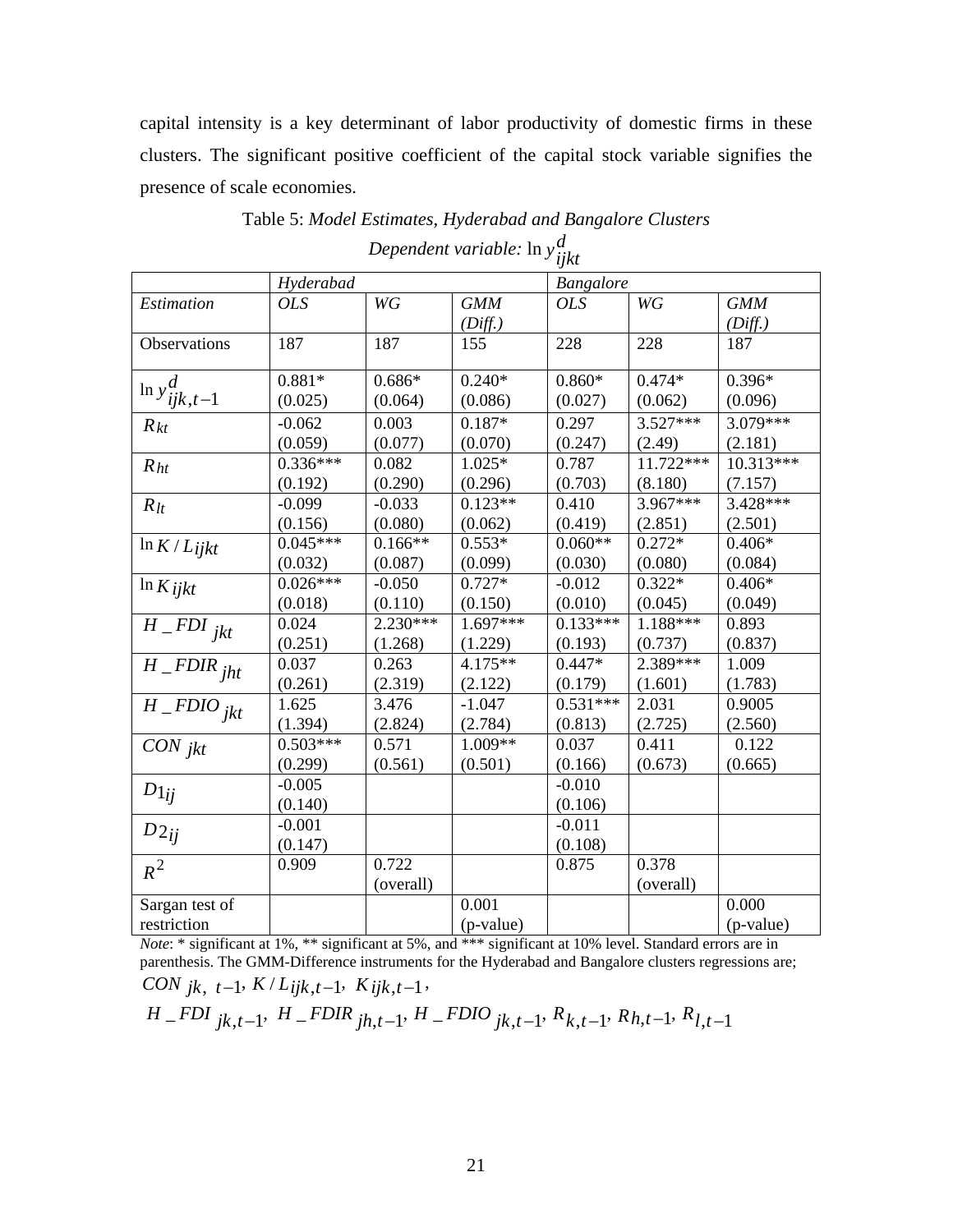The coefficients of concentration index are found to be positive and statistically significant for the Hyderabad cluster. Such results are not found for the other two clusters in southern region. Therefore, the analysis points to the favorable effect of market concentration on the ratio of value added to employment in domestic firms in Hyderabad. Such effect of market concentration is not found for Bangalore and Chennai. Indeed, in a majority of the clusters of other regions considered in the study, a significant positive effect of market concentration on value added is not found.

The estimated coefficients for the investment climate related dummy variables for the southern region clusters do not provide any substantial support to our hypothesis, that a plant location in the core area of a cluster area or near to the core area is beneficial in comparison to location away from the center of the cluster. Nor, support is found for the hypothesis that firms having plant location in the city areas of a cluster get more benefits from the banking sector and other infrastructure facilities which enhances their productivity as compared to the firms having plant location in rural areas. This is not valid in the southern region clusters, though this does hold for a few clusters in other regions.

### **VI. Concluding Remarks**

Studies on technological spillover often ignore the effect of firm location in being able to gain from the technological spillovers from the presence of foreign firms. It stands to reasons that *ceteris paribus* a firm geographically located near the foreign firm is more likely to gain from technological spillover than a firm located far away from the foreign firm. The present study attempted to incorporate this aspect into the analysis. We examined inter-cluster technology spillover across ten selected clusters in India.<sup>[7](#page-22-0)</sup> In this work, we were concerned with the evaluation of the technology spillover across different clusters in India, stressing the role of both technological innovation variables (R&D investments made in a cluster and such investments made in a region) and technological

<span id="page-22-0"></span><sup>&</sup>lt;sup>7</sup>In choosing clusters for the study, the presence of foreign firms was a key consideration. The results of the empirical analysis reveal significant technological spillovers across clusters in a region. Thus, it is possible for firms in a cluster having no foreign firms to gain from the presence of foreign firms in other clusters of the regions. No such cluster has been included in the study, though this could have been done and would have been interesting to do.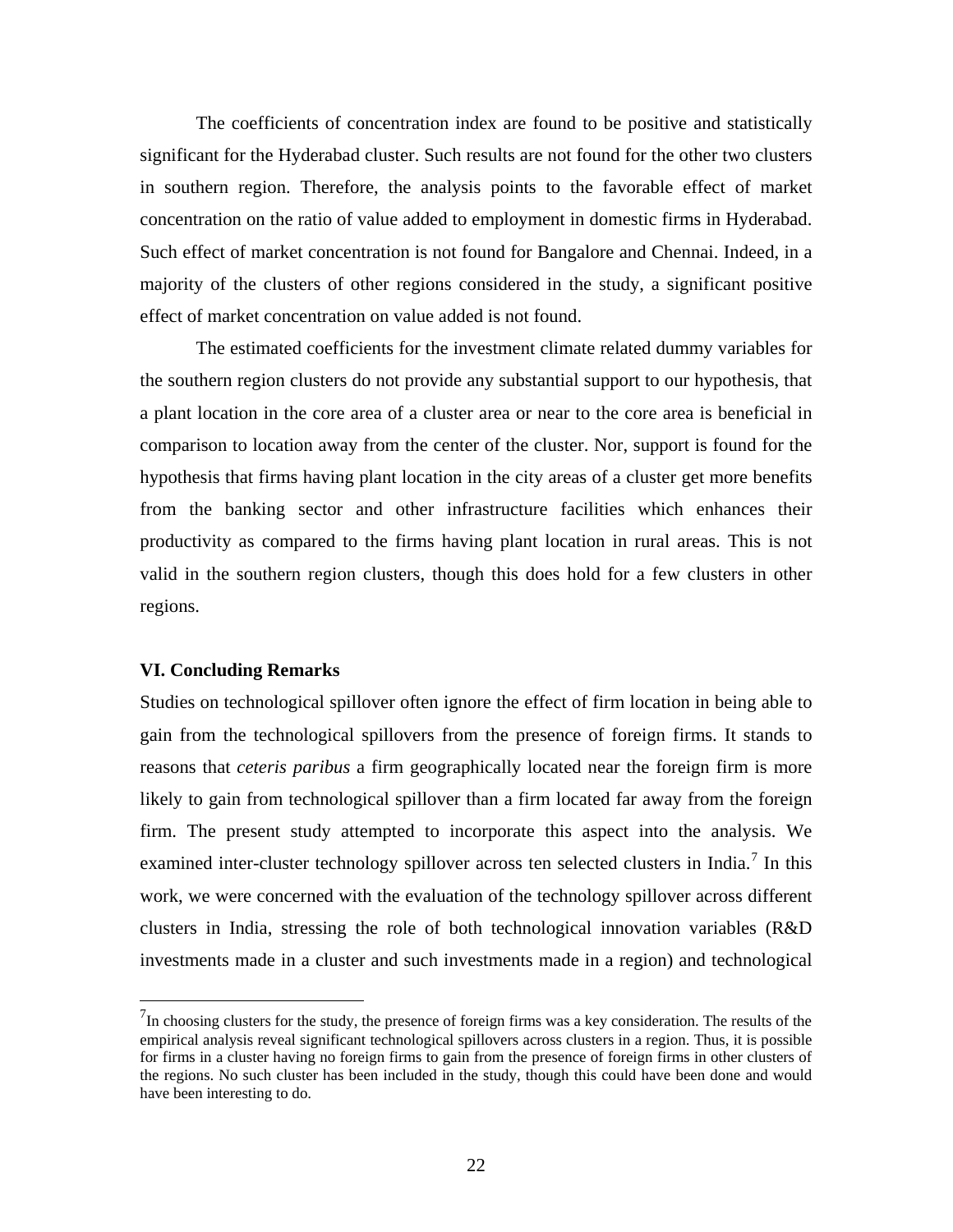spillovers taking place from horizontal FDI in the cluster and in other clusters of the region. The empirical model used related the labor productivity of domestic firms in the selected clusters to technological stock variables, horizontal FDI variables and several other control variables.

The main findings can be summarized as follows:

(i) All four clusters from the northern region show a positive spillover from their regional foreign presence rather than from their own cluster-specific foreign presence. This suggests that domestic firms in a cluster get benefits from their northern region foreign counterparts rather than from their own cluster-specific foreign firms.

(ii) The technology stock of a cluster does not in general exert a strong positive influence on the productivity of the domestic firms across northern region clusters. But, the technology stock of the region matters in some cases. Similarly, cluster specific R&D investment increases labour productivity in some cases.

(iii) The investment climate variable which reflects the scientific, technological, institutional environment like credit facilities of the banking system is quite effective in the Baddi and Bhiwadi clusters. This indicates that firm's plant location in the city/urban areas of a cluster is helpful in making productivity gains through use of infrastructure facilities than the firms having plant located in the rural areas.

(iv) The technology stock in Kolkata cluster affects positively the productivity of domestic firms through technology spillover. Therefore, domestic firms get benefit by devoting more funds for R&D. From the analysis undertaken for the Kolkata cluster, it is apparent that domestic firms get benefit from their region-specific foreign firms rather than the foreign firms which are located in the Kolkata region. Why domestic firms in this cluster cannot absorb the knowledge and technology from their foreign counterparts which have plant locations in the Kolkata cluster, is a moot question.

(v) The study does not get any proper evidence regarding the possible productivity enhancing effect of investment climate in the Kolkata cluster. Rather, it appears from the empirical results that firms plant locations in the core area of a cluster or nearer to the core areas of a cluster does not give any significant advantage to firms located in the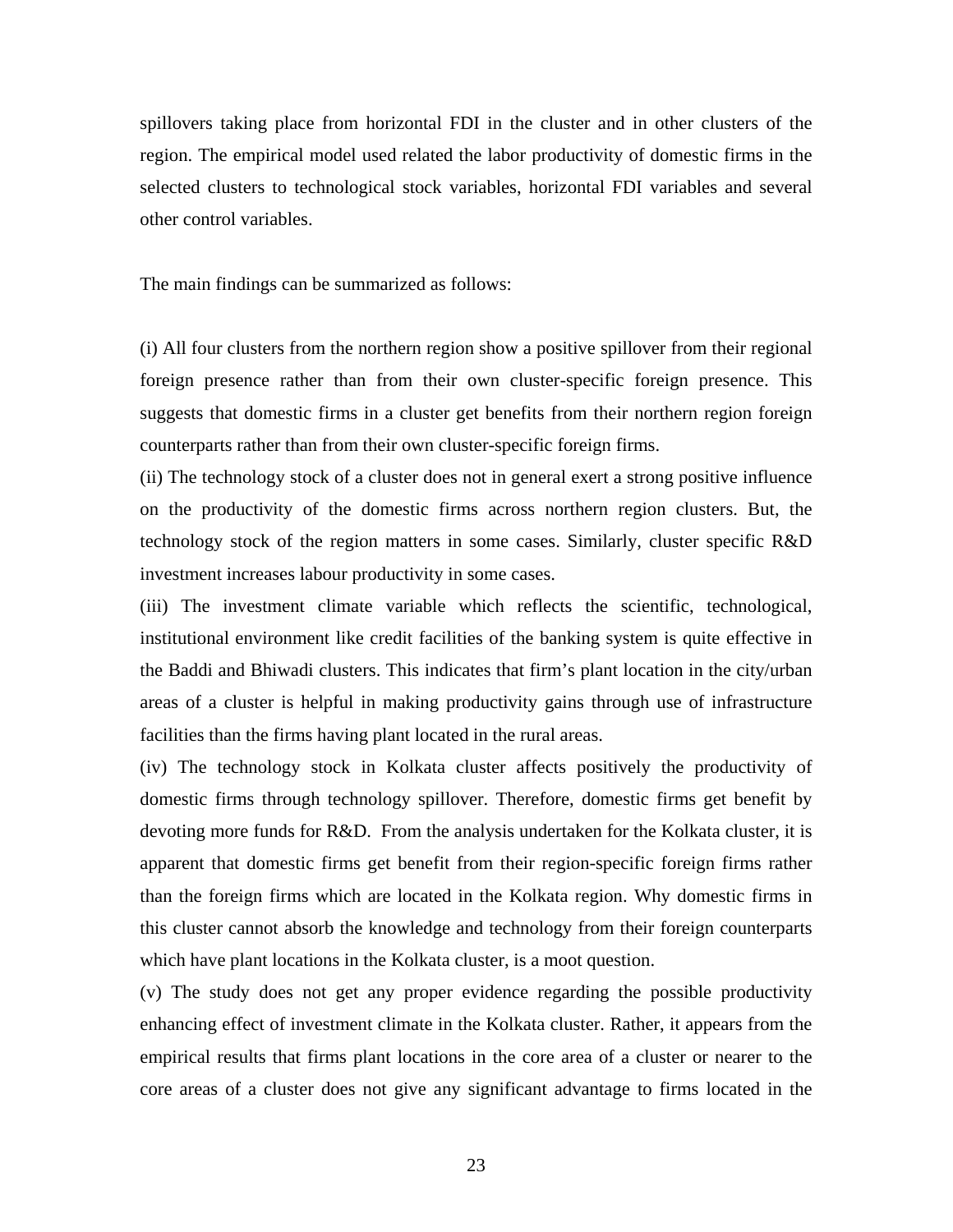Kolkata cluster. It seems location of the firms in the Kolkata cluster has little impact on the ability of the firm to gain from information and knowledge spillover from the foreign firms in the cluster or in other clusters of the region.

(vi) Neither technology stock nor foreign presence in region and in cluster seems to have much effect on the domestic firms' productivity across the western region clusters. In the Ankleswar and Thane clusters, technology spillover is quite insignificant, probably because of the low presence of foreign firms in this region. Further, it appears from the empirical results for the Ankleswar cluster that firm having their plant located in city are in a position to have higher technology spillovers in comparison to the rural area located firms.

(vii) It appears from the study that technological spillovers to domestic firms in southern region clusters are relatively high in comparison to clusters of other regions in India. This is probably because of the relatively greater presence of foreign firms in the southern region. Further, in a comparison among Bangalore, Chennai and Hyderabad, the extent of technology spillover seems to be relatively greater for the domestic firms in the Bangalore cluster. This is probably attributable to the significant level of foreign presence in this cluster. We do not get much empirical support for the hypothesis that if a firm is located in urban areas of a cluster or in the core part of the cluster, it will have greater scope for gaining from the technological spillovers. Rather, the empirical results seem to suggest that, both rural and city area located firms are almost equal gainer from their foreign counterparts in terms of knowledge and technology spillovers.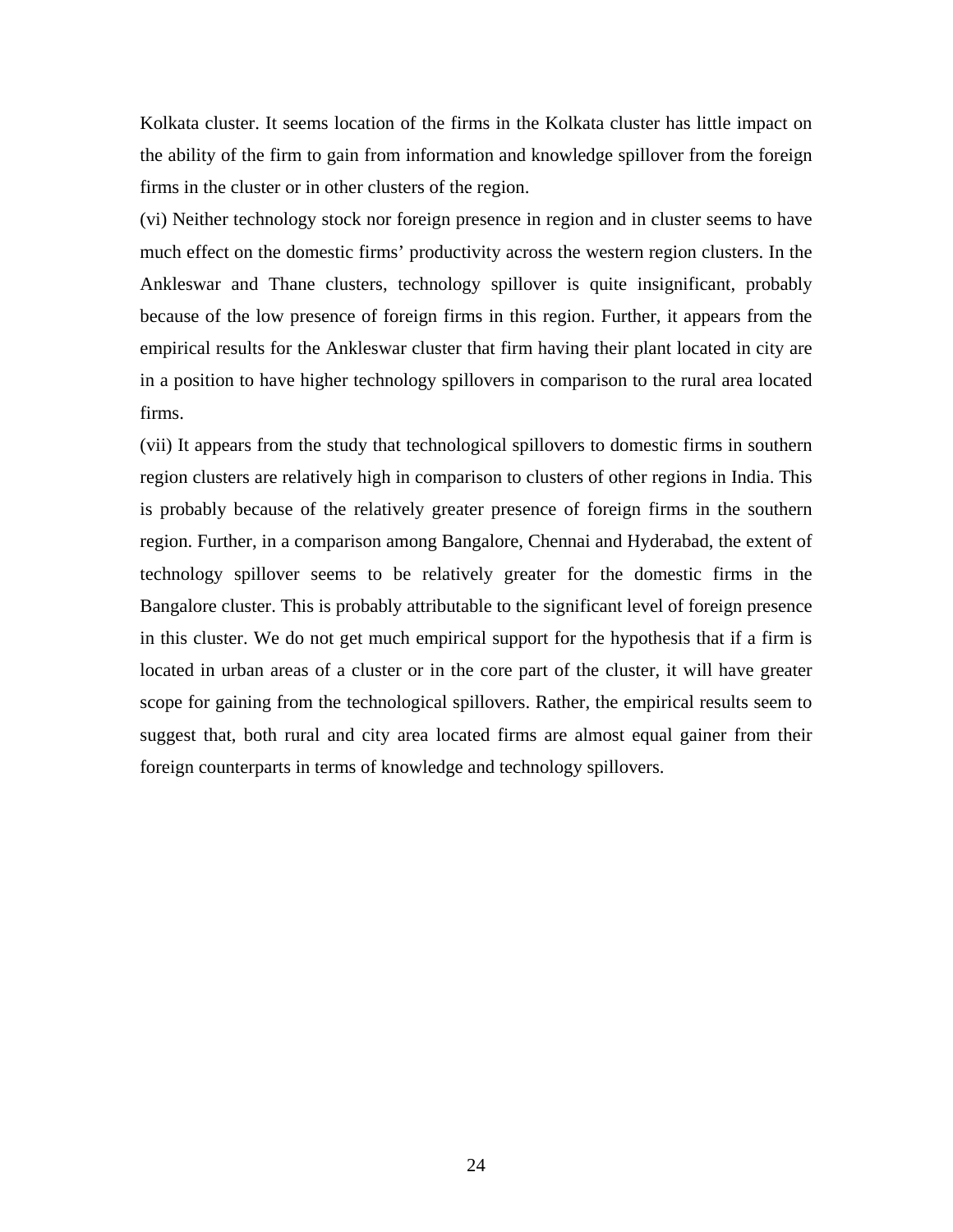#### **References**

- Ahn, S.C. and Schmidt, P. (1995). "Efficient Estimation of Models for Dynamic Panel Data", *Journal of Econometrics*, 68: 5-28.
- Aitken, B. and Harrison, A. (1999). "Do Domestic Firms Benefit from Foreign Direct Investment? Evidence from Venezuela, *American Economic Review*, 89: 605-18.
- Arellano, M. and Bond, S. (1998). "Dynamic Panel Data Estimation using DPD98 for GAUSS: A Single Guide for Users", Mimeo, Institute for Fiscal Studies, London.
- Arellano, M. and Boover, O. (1995). "Another Look at the Instrumental Variable Estimation of Error-Component Models", *Journal of Econometrics*, 68: 29-52.
- Blalock, G., and Gertler, P.J. (2008). "Welfare Gains from Foreign Direct Investment through Technology Transfer to Local Suppliers", *Journal of International Economics*, 74: 402-421.
- Blomstrom, M. and Wolff, E. (1994). Multinational corporations and productivity convergence in Mexico, in *Convergence of Productivity: Cross National Studies and Historical Evidence*, (Eds.) W. Baumol, R. R. Nelson and E. Wolff, Oxford University Press, Oxford: 263- 84.
- Blundell, R. and Bond, S. (2000). "GMM Estimation with Persistent Panel Data: An Application to Production Functions, *Econometric Reviews*, 19: 321-340.
- Brun, J.F., Combes, J.L., and Renard, M.F. (2002). "Are There Spillover Effects Between Coastal And Noncoastal Regions In China?" *China Economic Review*, 13:161-169.
- Coe, David T. & Helpman, Elhanan (1995). ["International R&D Spillovers,](http://ideas.repec.org/a/eee/eecrev/v39y1995i5p859-887.html)" *[European](http://ideas.repec.org/s/eee/eecrev.html)  [Economic Review](http://ideas.repec.org/s/eee/eecrev.html)*, vol. 39(5): 859-887, May.
- Costa, M., and Iezzi, S. (2004). "Technology Spillover and Regional Convergence Process: a Statistical Analysis of the Italian Case", *Statistical Methods & Applications*, 13: 375-398.
- Girma, S (2005). "Absorptive capacity and Productivity Spillover from FDI: A threshold regression Analysis", *Oxford Bulletin of Economics and Statistics*, 67(3), 281-306.
- Griliches, Zvi (1979). ["Issues in Assessing the Contribution of Research and](http://ideas.repec.org/a/rje/bellje/v10y1979ispringp92-116.html)  [Development to Productivity Growth,](http://ideas.repec.org/a/rje/bellje/v10y1979ispringp92-116.html)" *[Bell Journal of Economics](http://ideas.repec.org/s/rje/bellje.html)*, 10(1): 92-116.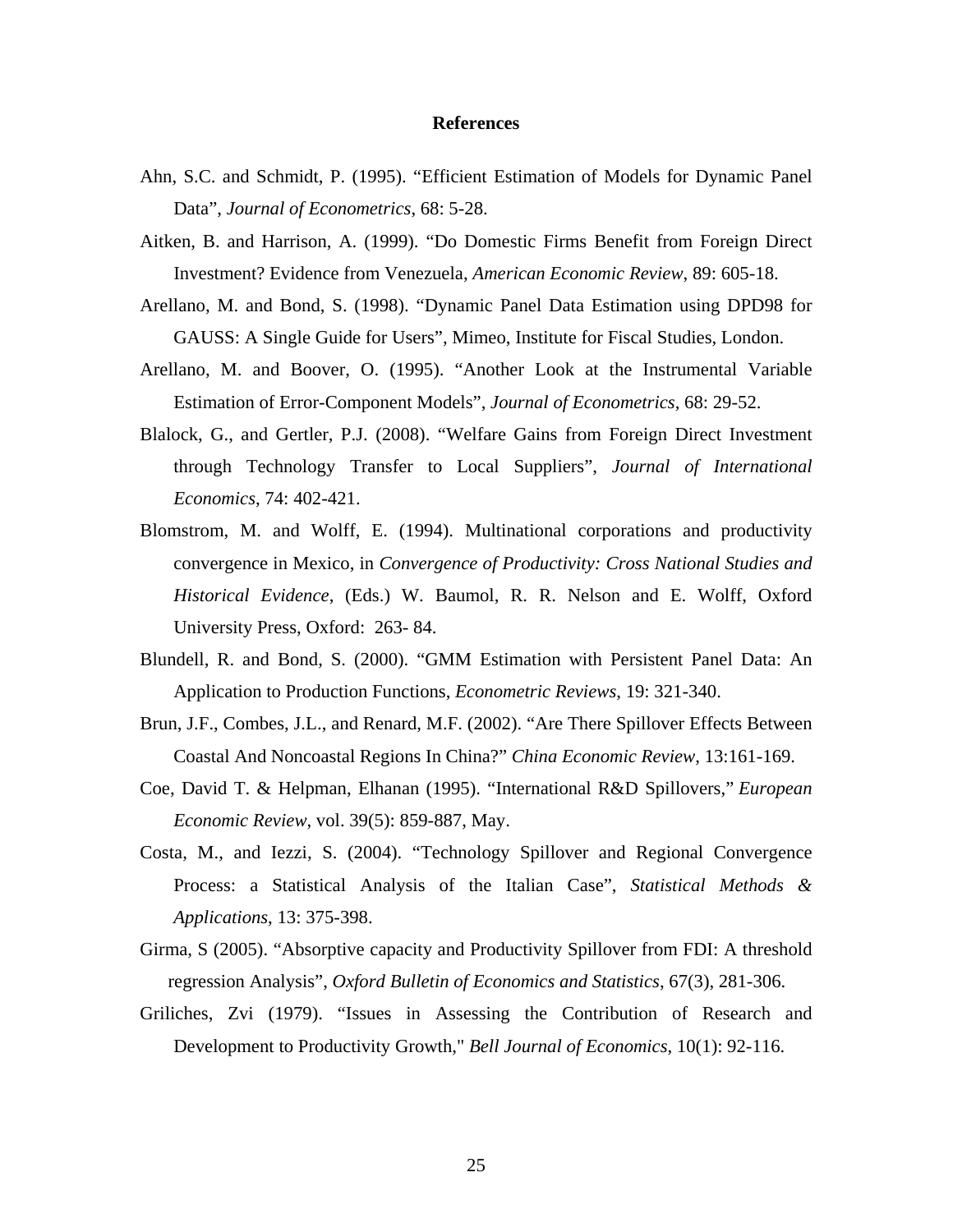- Haddad, M. and Harrison, A. (1993). "Are There Positive Spillovers From Foreign Direct Investment? Evidence for Panel Data for Morocco" *Journal of Development Economics,* 42: 51-74, October.
- Halpernm L., and Murakozy, B. (2004). "Does Distance Matter in Spillovers?" Research Project, COMPPRESS, HPSE-CT-2002-00149, December.
- Haskel, J., S. Pereira, Slaughter, M. (2002). "Does Inward Foreign Direct Investment Boost the Productivity of Domestic Firms?" NBER Working Paper 8724.
- Javorcik, B. S. & Saggi, K. & Spatareanu, M. (2004). "Does It Matter Where You Come From? Vertical Spillovers from Foreign Direct Investment and the Nationality of Investors" Policy Research working Paper Series, 3449, The World Bank.
- Kang, Y., Ramirez, S. (2007). "Made in China: Coastal Industrial Clusters and regional Growth", *Issues in Political Economy*, Vol. 16, August.
- Keller, W. (2002). "Geographic Localization of International Technology Diffusion", *American Economic Review*, March, 92 (1): 120-142.
- Kenney, M. and Florida, R. (1993). *Beyond Mass Production: The Japanese System and Its Transfer to the U.S.* (Oxford University Press 1993).
- Kokko, A. (1994). "Technology, Markets Characteristics, and Spillovers", *Journal of Development Economics*, 43: 279-93.
- Kohpaiboon, A. (2006). "Foreign Direct Investment and Technology Spillover: Across-Industry Analysis of Thai Manufacturing", *World Development*, 34 (3): 541-2006.
- Lall, S. (1980). "The International Automotive Industry and the Developing World" *World Development,* October, 8(10): 789-812.
- MacDuffie, J., Helper, S. (1997). "Creating Lean Suppliers: Diffusing Lean Production through the Supply Chain", *California Management Review*, 39 (4): 118-52.
- Pack, H. and Saggi, K. (2001). "Vertical Technology Transfer via International Outsourcing", *Journal of Development Economics*, 65: 389-415.
- Pernia, E.M., and Salas, J.M. (2005). "Investment Climate and Regional Development in the Philippines", UPSE Discussion Paper, No. 0501, March.
- Porter, M. (1990). *The Competitive Advantage of Nations*. London: Macmillan.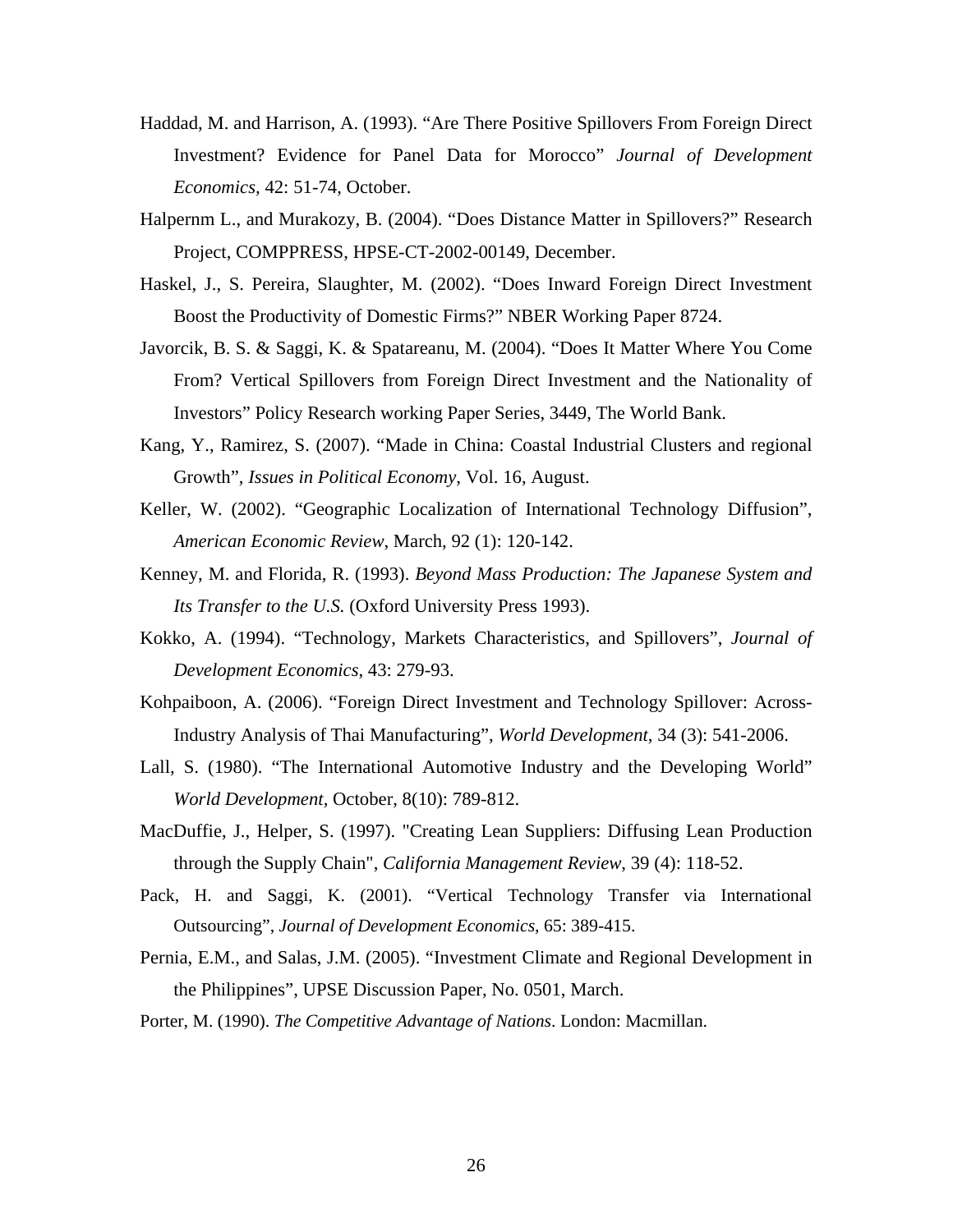- Porter, M. E. (1998). "The Adam Smith address: Location, clusters, and the new microeconomic of competition", *Business Economics*, Washington, 33 (1): 7-13, January.
- Porter, M. E. (2000). "Location, Competition, and Economic Development: Local Clusters in a Global Economy", *Economic Development Quarterly*, 14 (1): 15-34, February.
- Propris, L. D., and Driffield, N. (2005). "The Importance of Clusters for Spillovers from Foreign Direct Investment and Technology Sourcing", *Cambridge Journal of Economics*, 30: 277-291, August.
- Rodrik, D. & Van Ypersele, T. (2001). "Capital Mobility, Distributive Conflict and International tax Coordination", *Journal of International economics*, 54 (1):57-73.
- Rodrik, Dani (1999). " [Where Did All the Growth Go? External Shocks, Social Conflict,](http://ideas.repec.org/a/kap/jecgro/v4y1999i4p385-412.html)  [and Growth Collapses,](http://ideas.repec.org/a/kap/jecgro/v4y1999i4p385-412.html)" *[Journal of Economic Growth](http://ideas.repec.org/s/kap/jecgro.html)*, 4(4): 385-412, December.
- Saggi, K., (2002). "Trade, Foreign Direct Investment, and International Technology Transfer: a Survey," *World Bank Research Observer* 17:191–235.
- Thompson, E. R. (2002). "Clustering of Foreign Direct Investment and Enhanced Technology Transfer: Evidence from Honk Kong Garments Firms in China", *World Development*, 30 (5): 873-889.
- Veeramani, A., and Goldar, B. (2005). "Manufacturing Productivity in Indian States Does Investment Climate Matter?" *Economic and Political Weekly*: 2413-2420, June.
- Xu, B. (2000). "Multinational Enterprises, Technology Diffusion, and Host Country Productivity Growth", *Journal of Development Economics*, 62: 477-493.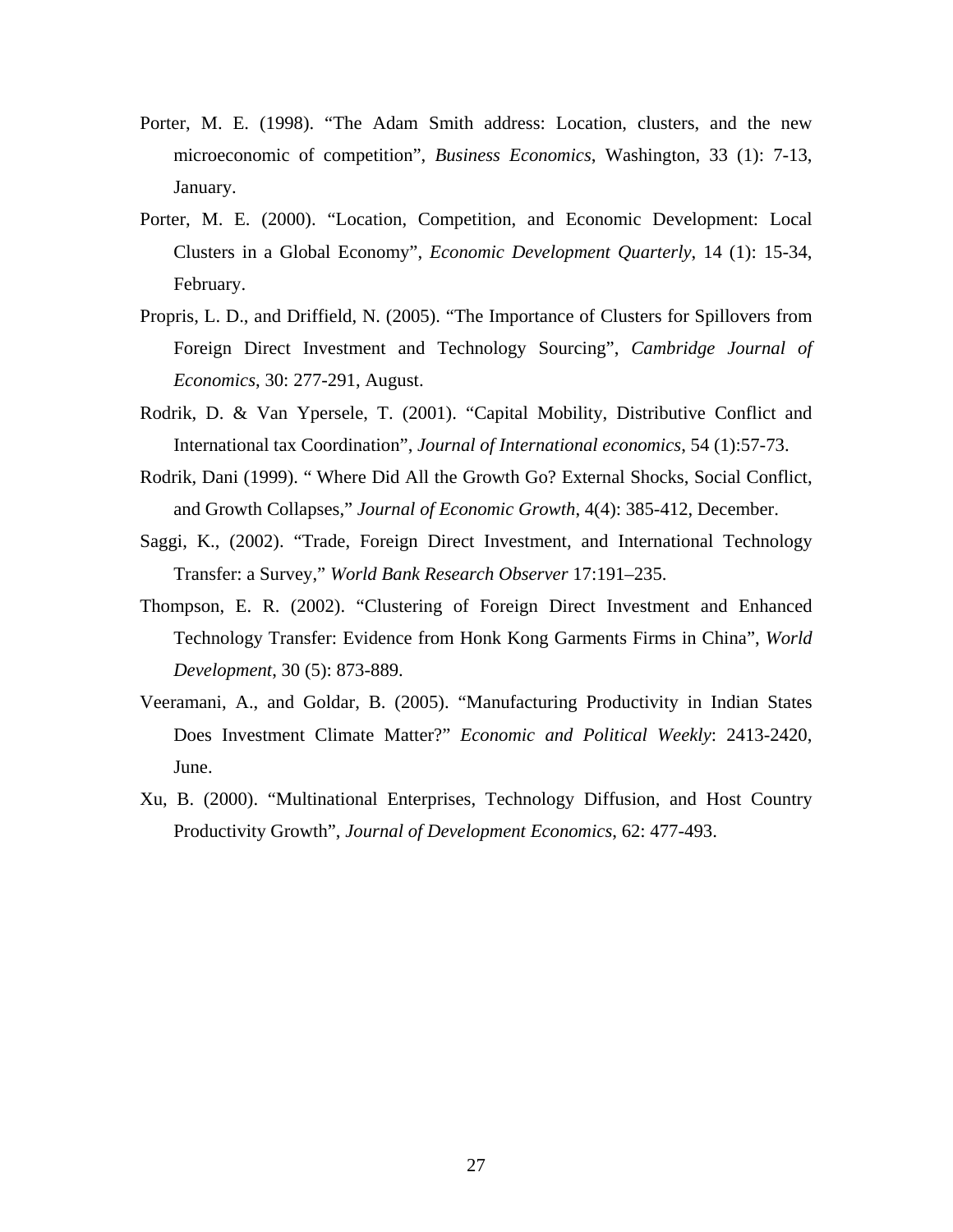### **Appendix A**

### **Variables**

### **Dependent Variable**

**Labor productivity**,  $y_{ijk}^d$ : Value added per unit of labour of *i*th domestic firms of *j*th industry in the *k*th cluster in year *t*. Here, *t* represents the time subscript over the period 2000 to 2007 i.e., an eight-year period that has been taken into consideration. Labor productivity of the domestic firms is compiled from the Prowess database of the CMIE by dividing the gross value added of domestic firms to the number of man-days (labor) per firm of each industry.

#### **Explanatory variables**

**Capital**  $K_{i}$ : Capital input has been measured by the value of gross fixed asset at the firm level at the end of each year.

**Labor:** The 'Prowess' database does not provide information on labor employed per firm. But, for computing labor productivity and capital intensity, we need information on man-days per firm. A rough estimate of man-days at the firm level has been obtained by dividing the salaries and wages at the firm level by the average wage rate of the industry to which the firm belongs, as has been done in several earlier studies based on Prowess. Thus, the formula for computing man-days per firm is given below:

Number of man-days per firm = Salaries and Wages / Average Wage Rate

To get the average wage rate, we have to use data from the *Annual Survey of Industries* (ASI). ASI contains information on total emoluments as well as total man days for relevant industry groups. Hence, the average wage rate (for each industry group for each year) can be obtained by dividing total emoluments to the total man-days for relevant industry groups.

Average Wage Rate = Total emoluments/ Total Man-days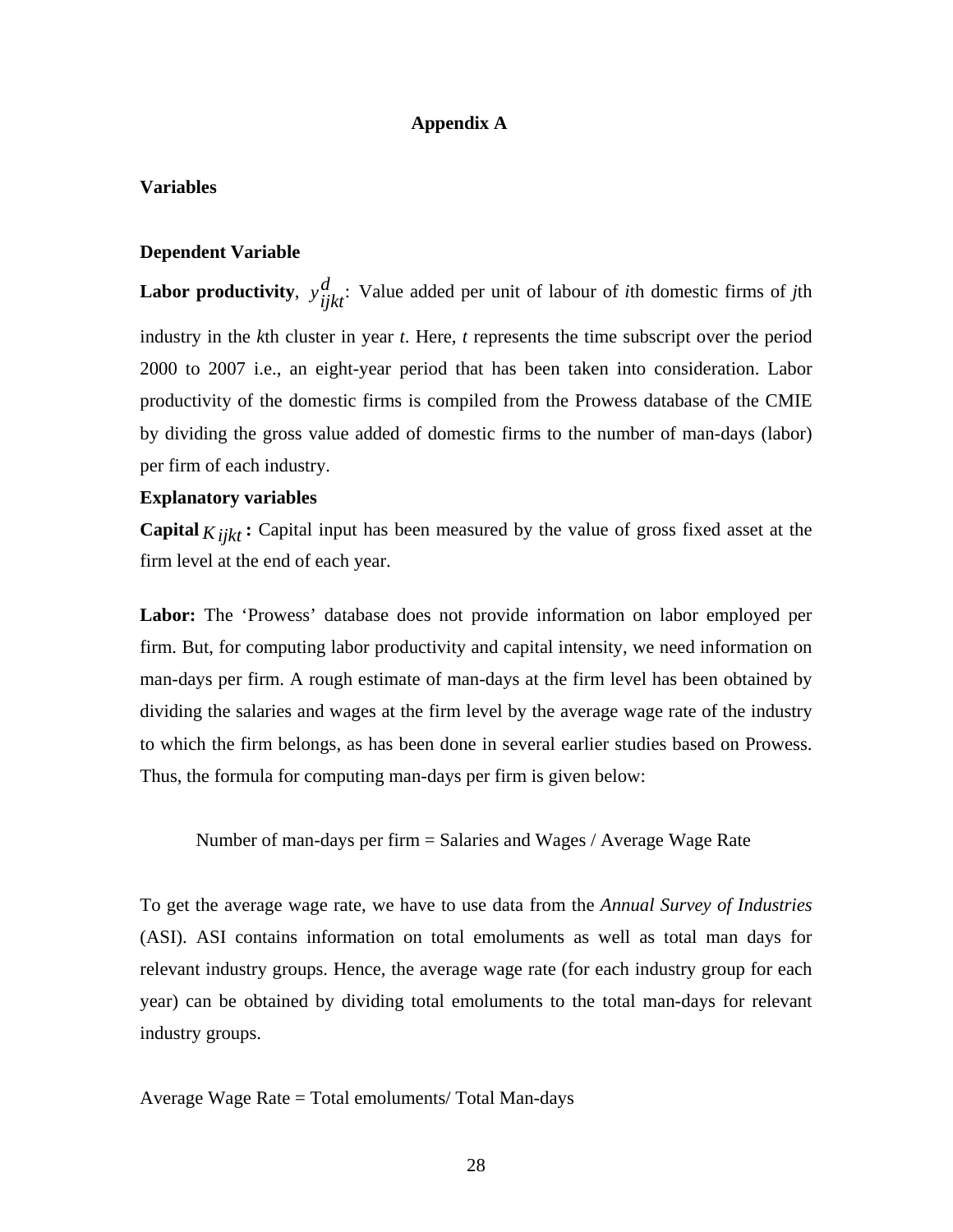**Capital Intensity**  $K/L_{iik}$ : Capital intensity of the *i*th firm in *j*th industry in *k*th cluster in different years has been computed by dividing reported fixed capital by the estimated number of man days worked.

**Horizontal FDI of the cluster**,  $H$ <sub>*\_FDI*  $_{ikt}$ : Horizontal FDI for an industry in a</sub> particular cluster is measured by the portion (share) of an industry's output in that particular cluster that is produced by the foreign firms.

$$
H\_FDI_{jkt} = \frac{\sum\limits_{i \in jkt} (foreign\_output)_{it}}{\sum\limits_{i \in jkt} (output)_{it}},
$$

Where  $i \in jkt$  refers to the *i*th firms in *j*th industry in *k*th cluster over different time periods. Thus, the numerator indicates the sum of foreign firm's output of *j*th industry of a given cluster (*k*th) in year t (over time period 2000 to 2007), and the denominator indicates the sum total output of *j*th industry in that cluster (*k*th) in that year.

**Horizontal FDI of the Region,**  $H$  \_ *FDIR*  $_{iht}$ : Regional horizontal FDI of a given industry has been obtained in the same way as the horizontal FDI of a particular cluster. Thus, the horizontal FDI of a given region has been obtained as:

$$
H\_FDIR_{jht} = \frac{\sum\limits_{i \in jht} (foreign\_output)_{it}}{\sum\limits_{i \in jht} (output)_{it}}
$$

In this case, the numerator represents the sum of the foreign firms' output in the *j*th industry in a given region *h*, in a particular year t, over time period 2000 to 2007, and the denominator represents the sum of the total output of firms of the region belonging to the *j*th industry in that year. In our study, we consider only four regions, namely north, south, east and west India.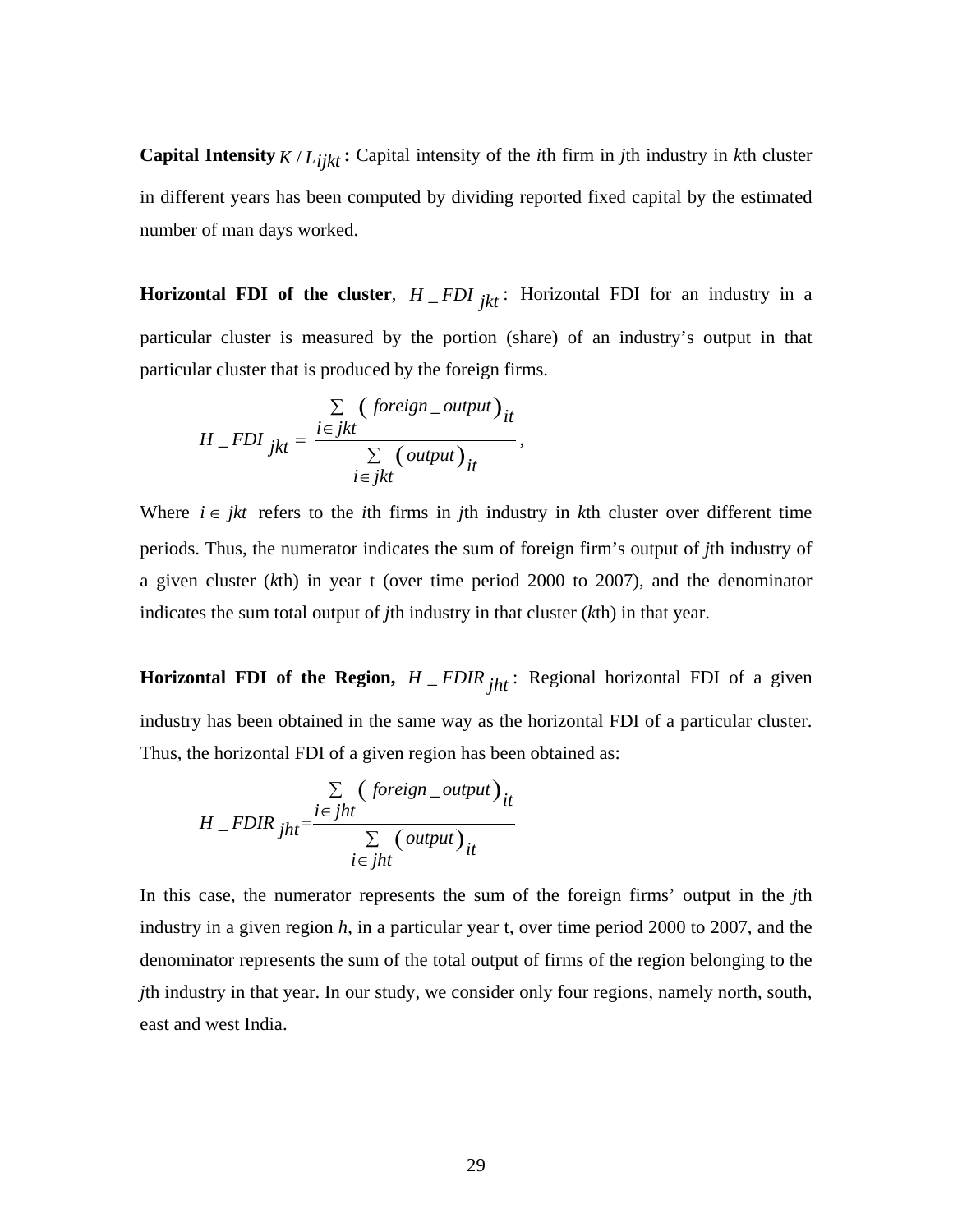## **Horizontal FDI of Other industries** (third kind of horizontal FDI)  $H$  \_ *FDIO*  $_{ik}$  :

This is the third kind of horizontal FDI that has been compiled for each industry in each cluster to capture the effect of foreign firm's presence in other industries to the domestic firms belonging to a particular industry within the cluster. In our study, we have selected only seven industries to assess technology spillover in a cluster. Suppose we consider the third kind of horizontal FDI for the chemical industry in the BADDI cluster. To compute this kind of horizontal FDI, we take the sum of foreign firm's output of all remaining six industries in the cluster over the time period from 2000 to 2007 (excluding the chemical industry foreign firms output) and then divide it by the sum of output of all firms of the remaining six industries (excluding chemical industry) over this time period. In this way we computed for each year the third kind of horizontal FDI for different industries within a cluster.

**Technology Stock of the Cluster,**  $R_{kt}$ : The technology stock of a cluster is obtained by taking the cumulated sum of annual R&D expenditure, following Coe and Helpman (1995) and resorting to a method proposed by the Griliches (1979). Thus, according to this method, the stock of technological knowledge of a firm for the base year of the study is obtained by the following procedure:

$$
R_O = \frac{RD_O}{g + d};
$$

where  $RD<sub>o</sub>$  is the R&D expenditure at the time 0, which is 2000 in our case because our coverage of data is from 2000 to 2007, *g* stands for the growth rate of the R&D expenditure, i.e. *RDt*  $g = \frac{RD_t - RD_t}{l}$ 1 1 −  $=\frac{RD_t - RD_{t-1}}{R}$ , and *d* is the depreciation rate. We use a fixed rate of depreciation of 15%. Having obtained  $R_0$ , the technological stock at a subsequent time period  $t$  *for*  $t > 0$  is obtained using the following relationship:

$$
R_t = (1-d)R_{t-1} + RD_{t-1}
$$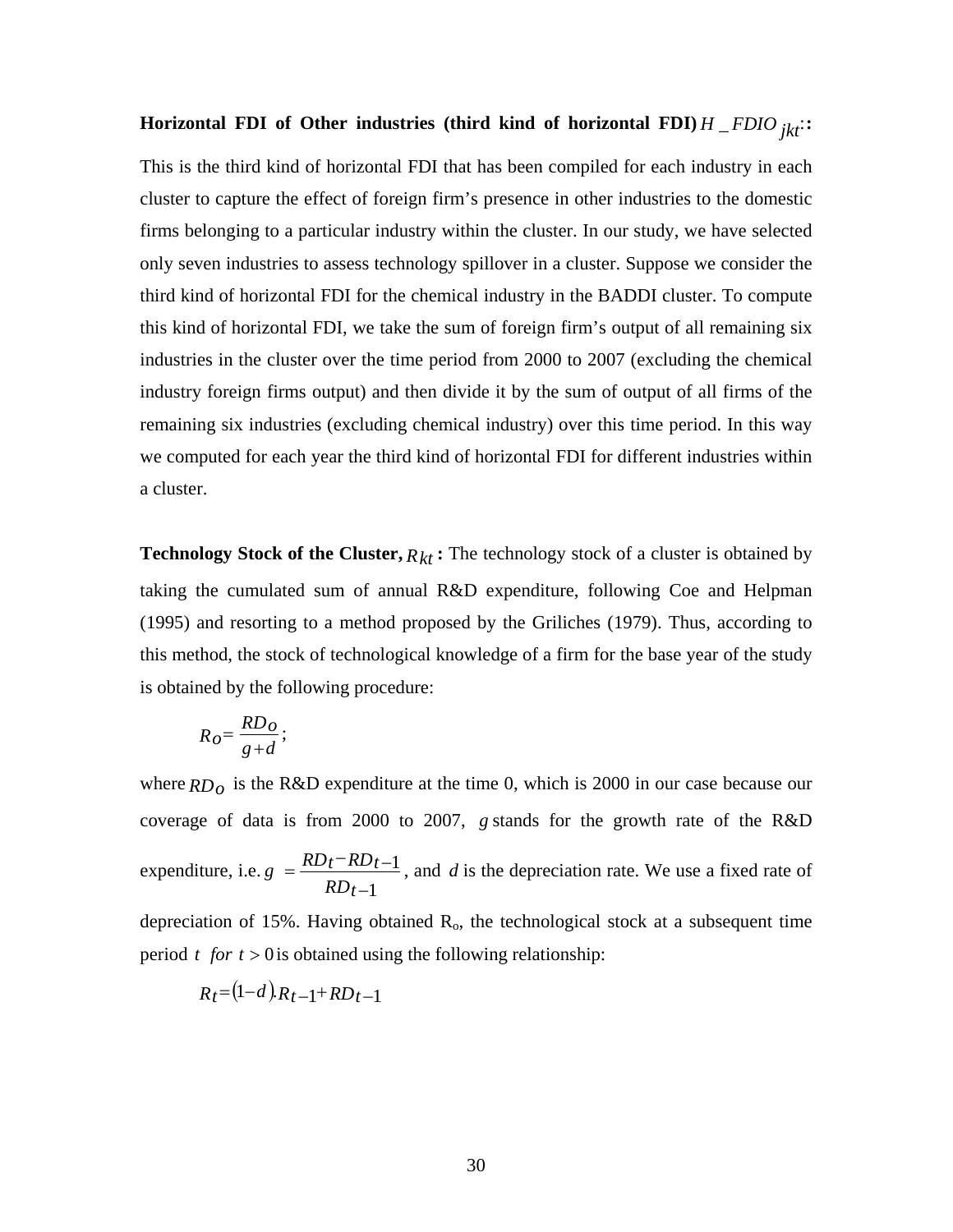The above concept for a firm has been applied to a particular cluster and following this methodology, the technological stock of a given clusters *k* can be obtained as follows:

$$
R_{kt} = (1-d)R_{k,t-1} + RD_{k,t-1}.
$$

Here,  $R_{k,t-1}$  is the technological stock of the *k*th cluster at the period  $t-1$ , and *RD<sub>k</sub>*,*t*−1</sub> is the R&D expenditure of all those firms that are part of the *k*th cluster in the time period  $t - 1$ .

**Technology Stock of the Region,**  $R_{ht}$ : The methodology described above has been used to construct the technological stock of a given region *h* which is obtained as:

$$
R_{ht} = (1-d) R_{h,t-1} + R D_{h,t-1}.
$$

In the above equation,  $R_{h,t-1}$  denotes the technological stock of a region *h* in the previous year and *RDh*,*t*−1 is the sum of annual R&D expenditure of all firms in all selected industries within that region in the time period  $t-1$ . In this manner, a regionspecific technological stock has been obtained with the help of the annual R&D expenditure of all firms of all selected industries within that region.

**Market Concentration,** *CON*  $_{it}$ : This is another kind of the cluster-specific effect, and it is obtained by the Herfindahl–Hirschman index (*HHI*) of market concentration.<sup>[8](#page-31-0)</sup> The formula for the HHI concentration index, computed separately for each industry j in a cluster is:

$$
HHI = \sum_{i} \left( \frac{S_{ijk}}{\sum S_{ijk}} \right)^2
$$

<span id="page-31-0"></span><sup>&</sup>lt;sup>8</sup> For the estimation of the market concentration of an industry, studies generally use the Herfindahl-Hirschman index (HHI) as the concentration index. In our study too, we have applied this methodology to find out the technology spillover of a cluster and control for differences in market concentration which is obviously an important factor influencing the domestic firms' labor productivity. It should be noted here that we are computing HHI for firms belonging to an industry and located in a particular cluster which is different from the HHI for an industry at the All India or regional level.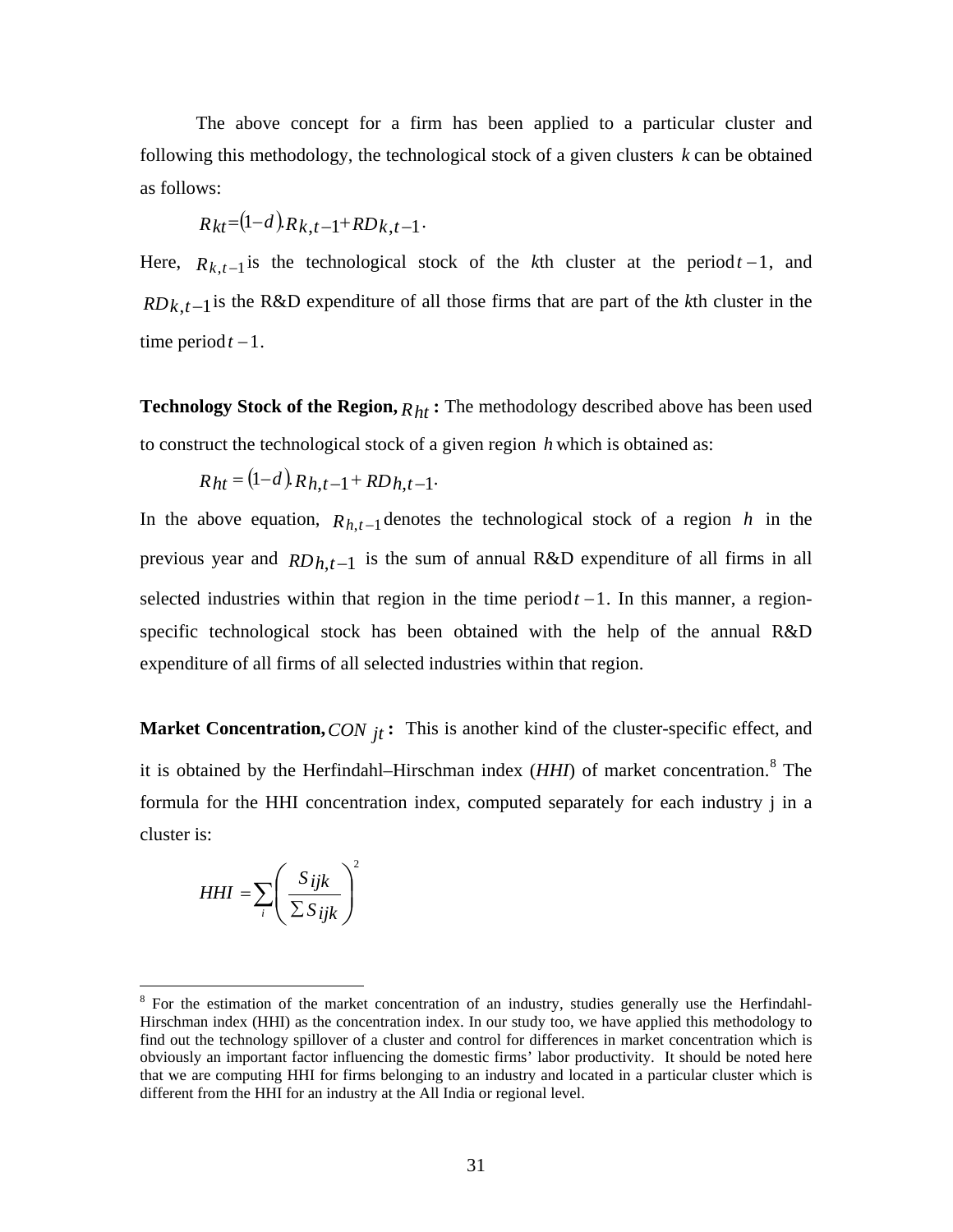where,  $S_{ijk}$  is the sales of the *i*th firm in the *j*th industry of a cluster *k*. And the denominator is the summation over the sales of all firms in the *j*th industry within that cluster.

#### **Dummy variables**

 $D_{1ij}$ : This is a dummy variable related to plant location in the cluster. It takes value one if the plant of the firm is located within 40 km radius from the core part (or the urban part) of the cluster, and value zero for firms whose plants are not geographically not so located. Our hypothesis is that being closer to the core part of the cluster gives advantages to a firm in comparison to firms that are located far from the core part of the cluster.

 $D_{2ii}$ : This dummy variable is also connected with location of the plants. However, it is more intimately connected with infrastructure availability, such as credit and banking infrastructure of the clusters. We hypothesize that firms whose plant location is in urban area of a cluster can have greater advantage in comparison to those firms but located in the country side. This is so because banking infrastructure is more efficient in the city/urban area in comparison to the rural area. Also, location in urban area may provide advantages regarding roads, electricity, communication etc. Thus, for firms whose plant location is in the city/urban area of a cluster, the dummy variable takes value one and for firms whose plant location is in the rural area, the dummy variable takes value zero. It should be noted that this dummy variable overlaps to some extent with the previous dummy variable. But, these are not the same. A firm in rural area could be within 40 km radius from the core part of the cluster. Thus, even though the firm is in rural areas, its geographical proximity to the core of the cluster may give some advantages over the firm that are located in rural area and are away from the core of the cluster.